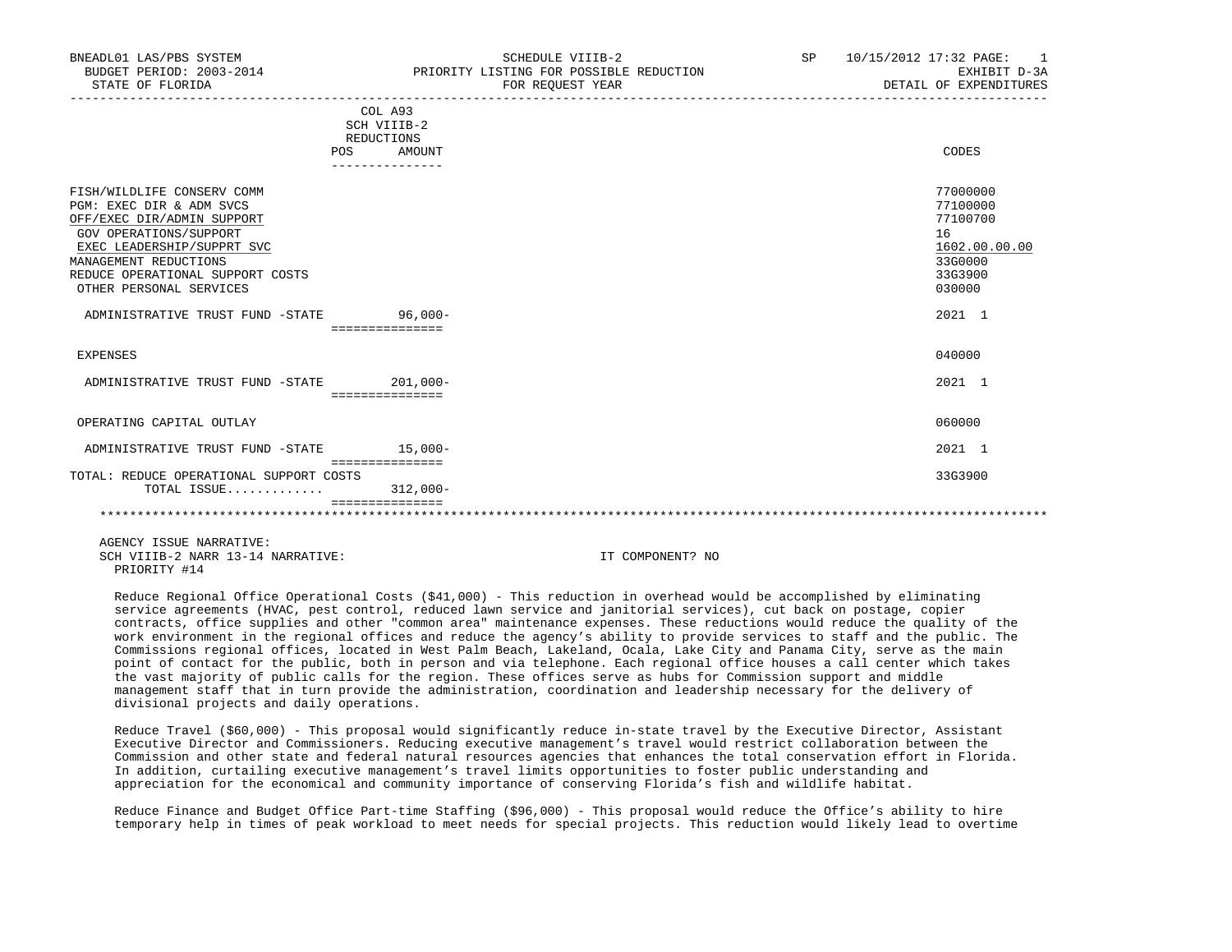| COL A93<br>SCH VIIIB-2<br>REDUCTIONS<br>AMOUNT<br><b>POS</b>                         | CODES                                  |
|--------------------------------------------------------------------------------------|----------------------------------------|
| FISH/WILDLIFE CONSERV COMM<br>PGM: EXEC DIR & ADM SVCS<br>OFF/EXEC DIR/ADMIN SUPPORT | 77000000<br>77100000<br>77100700<br>16 |
| GOV OPERATIONS/SUPPORT<br>EXEC LEADERSHIP/SUPPRT SVC                                 | 1602.00.00.00                          |
| MANAGEMENT REDUCTIONS                                                                | 33G0000                                |
| REDUCE OPERATIONAL SUPPORT COSTS                                                     | 33G3900                                |

costs for regular employees in lieu of hiring temporary help.

resulting higher costs, reduced public access and risks to public safety.

 Eliminate Finance and Budget Office Equipment Replacement (\$15,000) - This proposal would eliminate the Office's ability to replace failed or outdated equipment that has a unit cost in excess of \$1,000.

 Reduce Finance and Budget Office Operational Costs (\$100,000) - A variety of strategies could be implemented to reduce the Office's expenditures in the Expenses category: utility conservation measures, reduced up-keep and maintenance on the Bryant Building, end-of-year pre-loading of postage meters, reductions in copier leases, and reductions in telecommunication expenses. This would result in a reduction of support and service to agency programs. \*\*\*\*\*\*\*\*\*\*\*\*\*\*\*\*\*\*\*\*\*\*\*\*\*\*\*\*\*\*\*\*\*\*\*\*\*\*\*\*\*\*\*\*\*\*\*\*\*\*\*\*\*\*\*\*\*\*\*\*\*\*\*\*\*\*\*\*\*\*\*\*\*\*\*\*\*\*\*\*\*\*\*\*\*\*\*\*\*\*\*\*\*\*\*\*\*\*\*\*\*\*\*\*\*\*\*\*\*\*\*\*\*\*\*\*\*\*\*\*\*\*\*\*\*\*\*

| PROGRAM REDUCTIONS<br>REDUCE PLANNING AND DESIGN SERVICES<br>SPECIAL CATEGORIES<br>ENHANCED WILDLIFE MGMT | 33V0000<br>33V0200<br>100000<br>100228                                                                                                                                                                                                                                                                                                                                                                                                                                                              |
|-----------------------------------------------------------------------------------------------------------|-----------------------------------------------------------------------------------------------------------------------------------------------------------------------------------------------------------------------------------------------------------------------------------------------------------------------------------------------------------------------------------------------------------------------------------------------------------------------------------------------------|
| $71,569-$<br>CONS/REC LANDS PROGRAM TF -STATE                                                             | 2931 1                                                                                                                                                                                                                                                                                                                                                                                                                                                                                              |
| ===============                                                                                           |                                                                                                                                                                                                                                                                                                                                                                                                                                                                                                     |
| AGENCY ISSUE NARRATIVE:<br>SCH VIIIB-2 NARR 13-14 NARRATIVE:<br>PRIORITY #3                               | IT COMPONENT? NO                                                                                                                                                                                                                                                                                                                                                                                                                                                                                    |
|                                                                                                           | This reduction would curtail services for planning and designing public access and administrative facilities. These<br>services include site planning, permitting, design and construction administration for amenities such as parking, roads,<br>hunting blinds, check stations, wildlife viewing structures and administrative and management facilities such as water<br>control structures, equipment storage buildings, and field offices. Potential impacts include deferred maintenance and |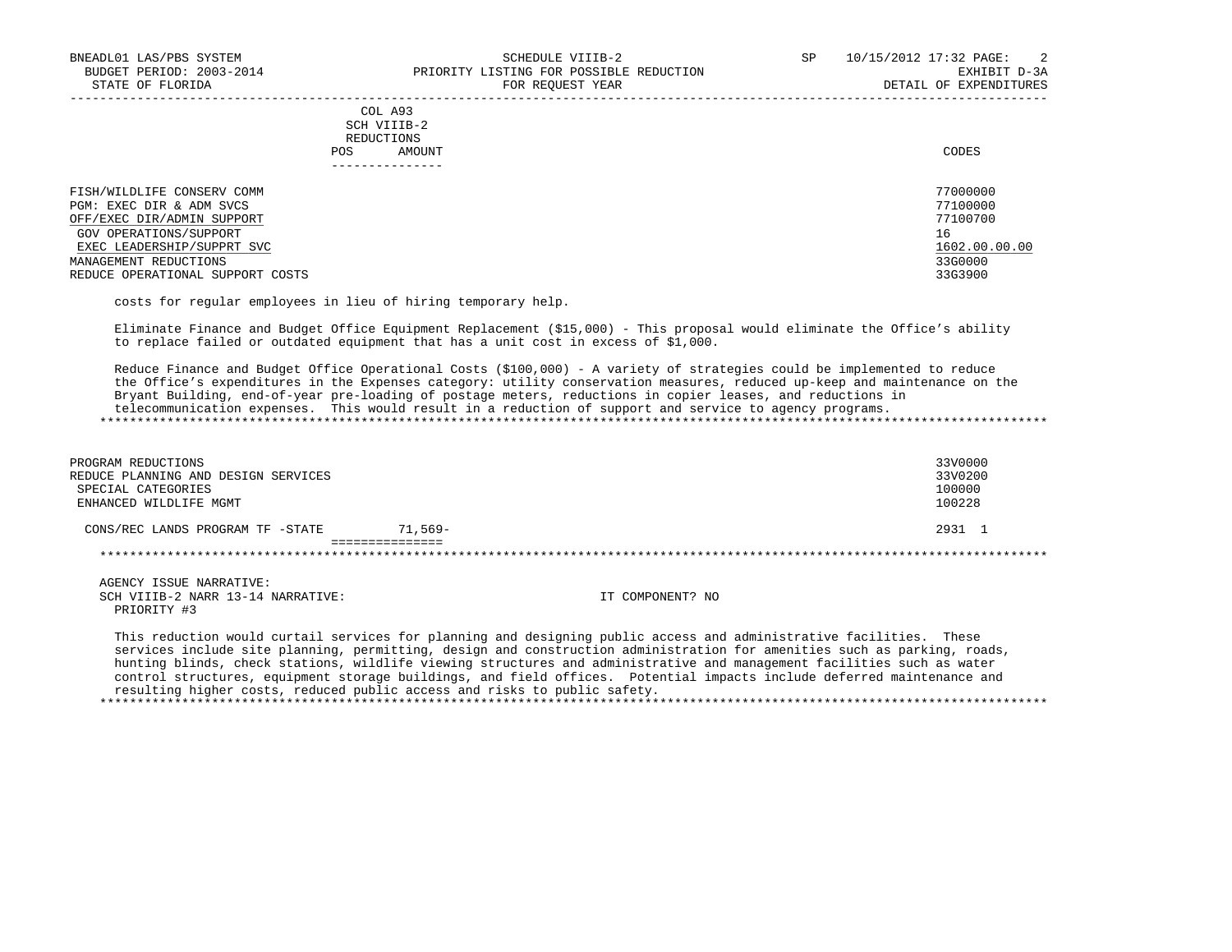| BNEADL01 LAS/PBS SYSTEM<br>BUDGET PERIOD: 2003-2014<br>STATE OF FLORIDA |                              | SCHEDULE VIIIB-2<br>PRIORITY LISTING FOR POSSIBLE REDUCTION<br>FOR REQUEST YEAR                                                                                                                                                                                                                                                                                          | SP | 10/15/2012 17:32 PAGE:<br>EXHIBIT D-3A<br>DETAIL OF EXPENDITURES |
|-------------------------------------------------------------------------|------------------------------|--------------------------------------------------------------------------------------------------------------------------------------------------------------------------------------------------------------------------------------------------------------------------------------------------------------------------------------------------------------------------|----|------------------------------------------------------------------|
|                                                                         | COL A93<br>SCH VIIIB-2       |                                                                                                                                                                                                                                                                                                                                                                          |    |                                                                  |
|                                                                         | REDUCTIONS                   |                                                                                                                                                                                                                                                                                                                                                                          |    |                                                                  |
|                                                                         | POS<br>----------------      | AMOUNT                                                                                                                                                                                                                                                                                                                                                                   |    | CODES                                                            |
| FISH/WILDLIFE CONSERV COMM                                              |                              |                                                                                                                                                                                                                                                                                                                                                                          |    | 77000000                                                         |
| PGM: EXEC DIR & ADM SVCS                                                |                              |                                                                                                                                                                                                                                                                                                                                                                          |    | 77100000                                                         |
| OFF/EXEC DIR/ADMIN SUPPORT                                              |                              |                                                                                                                                                                                                                                                                                                                                                                          |    | 77100700                                                         |
| GOV OPERATIONS/SUPPORT                                                  |                              |                                                                                                                                                                                                                                                                                                                                                                          |    | 16                                                               |
| EXEC LEADERSHIP/SUPPRT SVC                                              |                              |                                                                                                                                                                                                                                                                                                                                                                          |    | 1602.00.00.00                                                    |
| PROGRAM REDUCTIONS                                                      |                              |                                                                                                                                                                                                                                                                                                                                                                          |    | 33V0000                                                          |
| LIMIT PUBLIC OUTREACH                                                   |                              |                                                                                                                                                                                                                                                                                                                                                                          |    | 33V0300                                                          |
| <b>EXPENSES</b>                                                         |                              |                                                                                                                                                                                                                                                                                                                                                                          |    | 040000                                                           |
| STATE GAME TRUST FUND                                                   | $-$ STATE $1,962-$           |                                                                                                                                                                                                                                                                                                                                                                          |    | 2672 1                                                           |
|                                                                         | ===============              |                                                                                                                                                                                                                                                                                                                                                                          |    |                                                                  |
| AGENCY ISSUE NARRATIVE:                                                 |                              |                                                                                                                                                                                                                                                                                                                                                                          |    |                                                                  |
| SCH VIIIB-2 NARR 13-14 NARRATIVE:                                       |                              | IT COMPONENT? NO                                                                                                                                                                                                                                                                                                                                                         |    |                                                                  |
| PRIORITY #4                                                             |                              |                                                                                                                                                                                                                                                                                                                                                                          |    |                                                                  |
| Alternatively, they could be cut if needed.                             |                              | The agency recently eliminated a leased private storage room that was used to house magazine issues and files saving<br>\$1,962 annually. These funds are currently being used to enhance outreach and communications with the public.                                                                                                                                   |    |                                                                  |
| ELIMINATE BROADCAST MEDIA AND                                           |                              |                                                                                                                                                                                                                                                                                                                                                                          |    |                                                                  |
| NEWSCLIPPING SERVICE                                                    |                              |                                                                                                                                                                                                                                                                                                                                                                          |    | 33V0400                                                          |
| <b>EXPENSES</b>                                                         |                              |                                                                                                                                                                                                                                                                                                                                                                          |    | 040000                                                           |
| STATE GAME TRUST FUND                                                   | $-STATE$<br>================ | $4.788-$                                                                                                                                                                                                                                                                                                                                                                 |    | $2672 \quad 1$                                                   |
|                                                                         |                              |                                                                                                                                                                                                                                                                                                                                                                          |    |                                                                  |
| AGENCY ISSUE NARRATIVE:                                                 |                              |                                                                                                                                                                                                                                                                                                                                                                          |    |                                                                  |
| SCH VIIIB-2 NARR 13-14 NARRATIVE:<br>PRIORITY #5                        |                              | IT COMPONENT? NO                                                                                                                                                                                                                                                                                                                                                         |    |                                                                  |
| news reports that are not indexed by Google.                            |                              | While these services are worthwhile, they are not critical to the agency's mission. The Office of Community Relations<br>could eliminate them and rely solely on internet access (Google search engine) to continue monitoring broadcast media<br>framing of fish and wildlife conservation issues. The Office would also run the risk of not having access to important |    |                                                                  |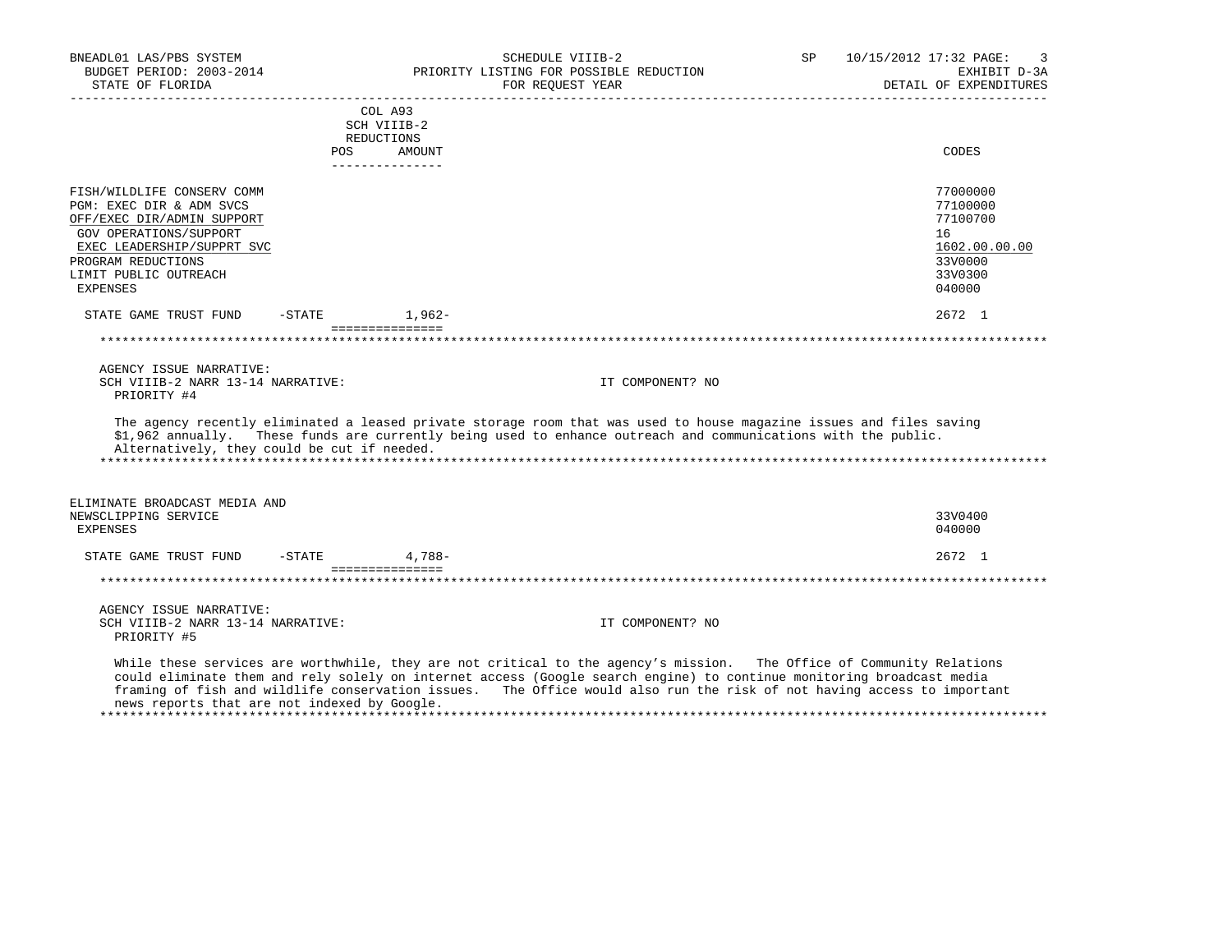| BNEADL01 LAS/PBS SYSTEM<br>BUDGET PERIOD: 2003-2014<br>STATE OF FLORIDA                                                                                                                                   | SCHEDULE VIIIB-2<br>PRIORITY LISTING FOR POSSIBLE REDUCTION<br>FOR REOUEST YEAR | SP 10/15/2012 17:32 PAGE: 4<br>EXHIBIT D-3A<br>DETAIL OF EXPENDITURES |
|-----------------------------------------------------------------------------------------------------------------------------------------------------------------------------------------------------------|---------------------------------------------------------------------------------|-----------------------------------------------------------------------|
|                                                                                                                                                                                                           | COL A93<br>SCH VIIIB-2<br>REDUCTIONS                                            |                                                                       |
|                                                                                                                                                                                                           | POS<br>AMOUNT<br>_______________                                                | CODES                                                                 |
| FISH/WILDLIFE CONSERV COMM<br>PGM: EXEC DIR & ADM SVCS<br>OFF/EXEC DIR/ADMIN SUPPORT<br>GOV OPERATIONS/SUPPORT<br>EXEC LEADERSHIP/SUPPRT SVC<br>PROGRAM REDUCTIONS<br>ELIMINATE FLORIDA WILDLIFE MAGAZINE |                                                                                 | 77000000<br>77100000<br>77100700<br>16<br>1602.00.00.00<br>33V0000    |
| EDITOR AND STAFF ASSISTANT<br>POSITIONS<br>SALARY RATE<br>SALARY RATE 52,850-                                                                                                                             | ===============                                                                 | 33V0500<br>000000                                                     |
| SALARIES AND BENEFITS                                                                                                                                                                                     | $1.50-$                                                                         | 010000                                                                |
| STATE GAME TRUST FUND                                                                                                                                                                                     | $-STATE$ 69, 911-<br>===============                                            | 2672 1                                                                |
| EXPENSES                                                                                                                                                                                                  |                                                                                 | 040000                                                                |
| STATE GAME TRUST FUND -STATE 1,582-                                                                                                                                                                       | ===============                                                                 | 2672 1                                                                |
| SPECIAL CATEGORIES<br>TR/DMS/HR SVCS/STW CONTRCT                                                                                                                                                          |                                                                                 | 100000<br>107040                                                      |
| STATE GAME TRUST FUND                                                                                                                                                                                     | $-STATE$ 531-<br>===============                                                | 2672 1                                                                |
| TOTAL: ELIMINATE FLORIDA WILDLIFE MAGAZINE<br>EDITOR AND STAFF ASSISTANT<br>POSITIONS<br>TOTAL POSITIONS 1.50-                                                                                            |                                                                                 | 33V0500                                                               |
| TOTAL ISSUE<br>TOTAL SALARY RATE 52,850-                                                                                                                                                                  | $72.024-$                                                                       |                                                                       |
|                                                                                                                                                                                                           | ===============                                                                 |                                                                       |

 AGENCY ISSUE NARRATIVE: SCH VIIIB-2 NARR 13-14 NARRATIVE: IT COMPONENT? NO PRIORITY #20

 Prior to the 2011 Legislative Session, the Florida Wildlife Magazine was a printed publication. As a cost cutting measure, the agency recommended and the Legislature approved changing the printed publication to an electronic based magazine in 2011. Additional savings could be generated if the electronic version of the magazine were eliminated as well. If we were to eliminate the electronic magazine, the agency would provide similar information to the public and stakeholders through other communication channels. \*\*\*\*\*\*\*\*\*\*\*\*\*\*\*\*\*\*\*\*\*\*\*\*\*\*\*\*\*\*\*\*\*\*\*\*\*\*\*\*\*\*\*\*\*\*\*\*\*\*\*\*\*\*\*\*\*\*\*\*\*\*\*\*\*\*\*\*\*\*\*\*\*\*\*\*\*\*\*\*\*\*\*\*\*\*\*\*\*\*\*\*\*\*\*\*\*\*\*\*\*\*\*\*\*\*\*\*\*\*\*\*\*\*\*\*\*\*\*\*\*\*\*\*\*\*\*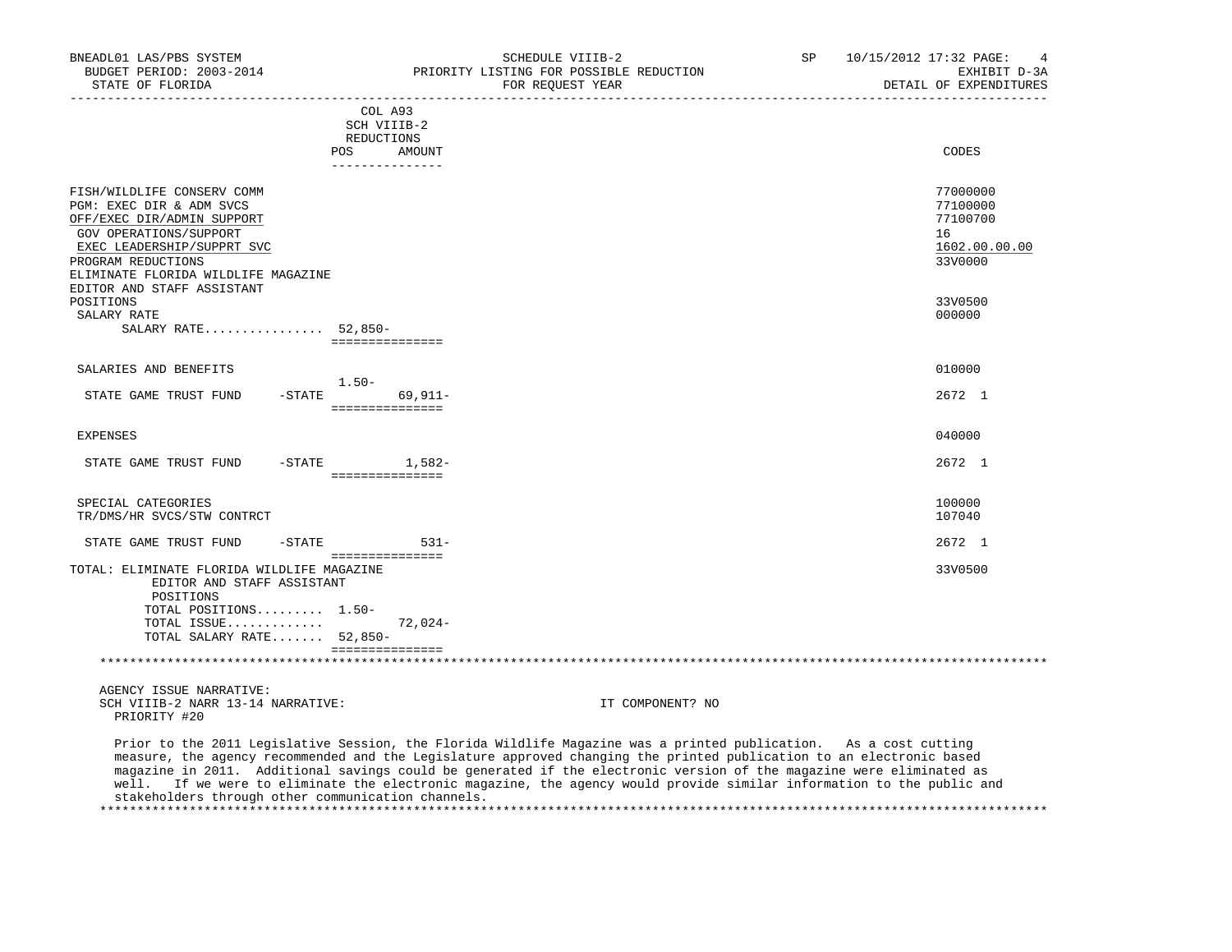| BNEADL01 LAS/PBS SYSTEM<br>BUDGET PERIOD: 2003-2014<br>STATE OF FLORIDA                                                                                                                                                                              |                                                    | PRIORITY LISTING FOR POSSIBLE REDUCTION | SCHEDULE VIIIB-2<br>FOR REQUEST YEAR |                    | SP 10/15/2012 17:32 PAGE:               |               | 5<br>EXHIBIT D-3A<br>DETAIL OF EXPENDITURES                                   |
|------------------------------------------------------------------------------------------------------------------------------------------------------------------------------------------------------------------------------------------------------|----------------------------------------------------|-----------------------------------------|--------------------------------------|--------------------|-----------------------------------------|---------------|-------------------------------------------------------------------------------|
|                                                                                                                                                                                                                                                      | COL A93<br>SCH VIIIB-2<br>REDUCTIONS<br>POS AMOUNT |                                         |                                      |                    |                                         |               | CODES                                                                         |
| FISH/WILDLIFE CONSERV COMM<br>PGM: EXEC DIR & ADM SVCS<br>OFF/EXEC DIR/ADMIN SUPPORT<br>GOV OPERATIONS/SUPPORT<br>EXEC LEADERSHIP/SUPPRT SVC<br>PROGRAM REDUCTIONS<br>ELIMINATE FLORIDA WILDLIFE MAGAZINE<br>EDITOR AND STAFF ASSISTANT<br>POSITIONS | _______________                                    |                                         |                                      |                    |                                         |               | 77000000<br>77100000<br>77100700<br>16<br>1602.00.00.00<br>33V0000<br>33V0500 |
| POSITION DETAIL OF SALARIES AND BENEFITS:                                                                                                                                                                                                            |                                                    |                                         |                                      |                    |                                         |               |                                                                               |
|                                                                                                                                                                                                                                                      | FTE                                                | BASE RATE                               |                                      | ADDITIVES BENEFITS | SUBTOTAL                                | $\frac{1}{6}$ | LAPSE LAPSED SALARIES<br>AND BENEFITS                                         |
| A93 - SCH VIIIB-2 REDUCTIONS<br>CHANGES TO CURRENTLY AUTHORIZED POSITIONS<br>0120 STAFF ASSISTANT<br>72883 001<br>9296 FLORIDA WILDLIFE MAGAZINE SECTION LEADER<br>72882 001                                                                         | $1.00 -$                                           | $0.50 - 11,329 -$<br>$41,521-$          |                                      |                    | $12,352 - 53,873 - 0.00$<br>___________ |               | 4,709- 16,038- 0.00 16,038-<br>$53,873-$                                      |
| TOTALS FOR ISSUE BY FUND<br>2672 STATE GAME TRUST FUND                                                                                                                                                                                               |                                                    |                                         |                                      |                    |                                         |               | 69,911-                                                                       |
|                                                                                                                                                                                                                                                      |                                                    | $1.50 - 52.850 -$                       |                                      |                    | 17,061- 69,911-                         |               | --------------<br>$69,911-$<br>==============                                 |
| TOTAL: EXEC LEADERSHIP/SUPPRT SVC<br>BY FUND TYPE                                                                                                                                                                                                    | $1.50 -$                                           |                                         |                                      |                    |                                         |               | 1602.00.00.00                                                                 |
| SALARY RATE 52,850-                                                                                                                                                                                                                                  | $462, 343-$<br>===============                     |                                         |                                      |                    |                                         |               | 2000                                                                          |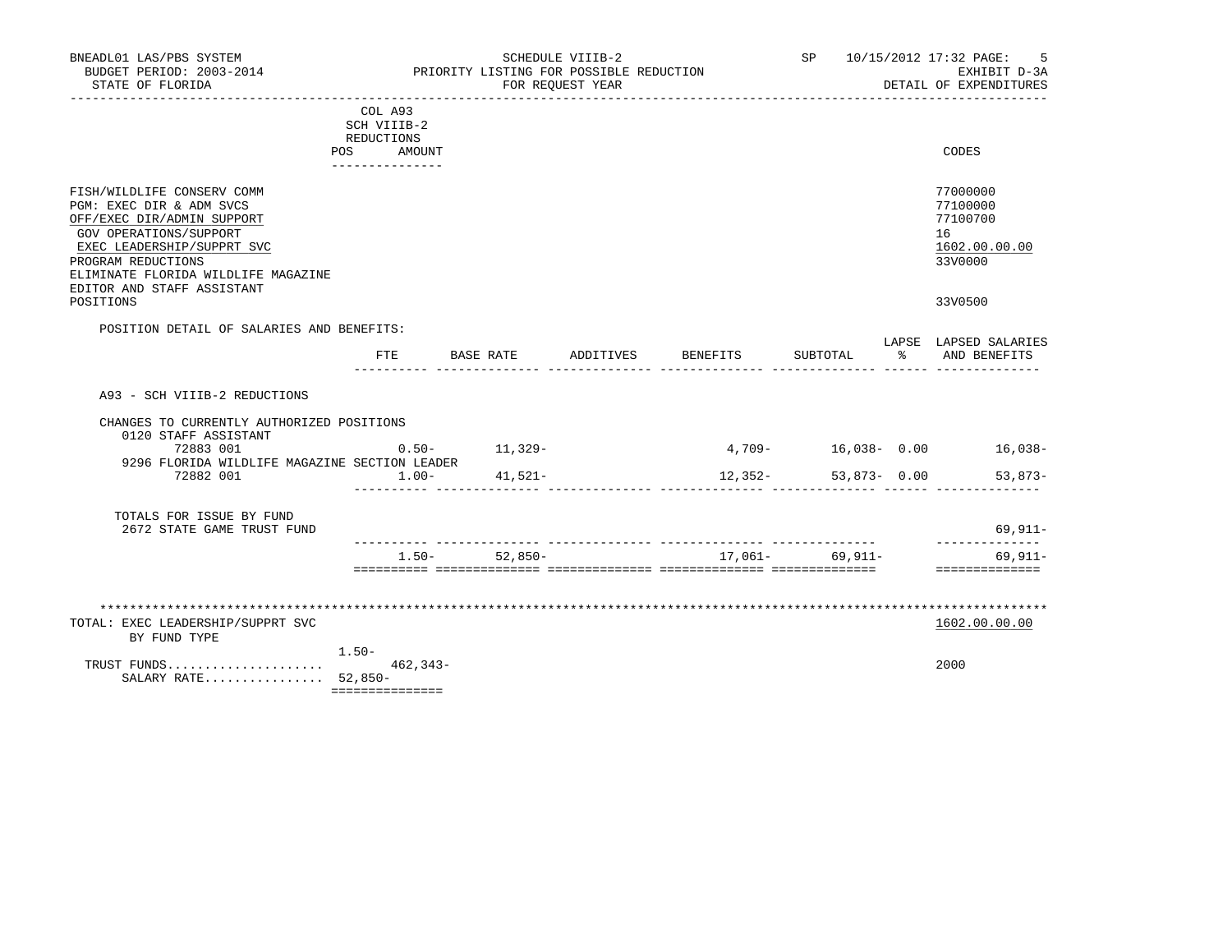| BNEADL01 LAS/PBS SYSTEM<br>BUDGET PERIOD: 2003-2014<br>STATE OF FLORIDA                                                                                                                                                          |                              | SCHEDULE VIIIB-2<br>PRIORITY LISTING FOR POSSIBLE REDUCTION<br>FOR REOUEST YEAR | SP | 10/15/2012 17:32 PAGE: 6<br>EXHIBIT D-3A<br>DETAIL OF EXPENDITURES                      |
|----------------------------------------------------------------------------------------------------------------------------------------------------------------------------------------------------------------------------------|------------------------------|---------------------------------------------------------------------------------|----|-----------------------------------------------------------------------------------------|
|                                                                                                                                                                                                                                  | COL A93<br>REDUCTIONS<br>POS | SCH VIIIB-2<br>AMOUNT                                                           |    | CODES                                                                                   |
|                                                                                                                                                                                                                                  |                              | ---------------                                                                 |    |                                                                                         |
| FISH/WILDLIFE CONSERV COMM<br>PGM: EXEC DIR & ADM SVCS<br>OFF/EXEC DIR/ADMIN SUPPORT<br>GOV OPERATIONS/SUPPORT<br>INFORMATION TECHNOLOGY<br>MANAGEMENT REDUCTIONS<br>REDUCE AGENCY INFORMATION<br>TECHNOLOGY SUPPORT<br>EXPENSES |                              |                                                                                 |    | 77000000<br>77100000<br>77100700<br>16<br>1603.00.00.00<br>33G0000<br>33G3700<br>040000 |
| ADMINISTRATIVE TRUST FUND -STATE                                                                                                                                                                                                 | ===============              | $83,000-$                                                                       |    | 2021 1                                                                                  |
| SPECIAL CATEGORIES<br>INFORMATION TECH SVCS/FWCC                                                                                                                                                                                 |                              |                                                                                 |    | 100000<br>105080                                                                        |
| ADMINISTRATIVE TRUST FUND -STATE                                                                                                                                                                                                 |                              | $130,000 -$                                                                     |    | 2021 1                                                                                  |
| TOTAL: REDUCE AGENCY INFORMATION<br>TRAUMOLOGY SUDDOPT                                                                                                                                                                           |                              | ===============                                                                 |    | 33G3700                                                                                 |

 TECHNOLOGY SUPPORT TOTAL ISSUE............. 213,000- =============== \*\*\*\*\*\*\*\*\*\*\*\*\*\*\*\*\*\*\*\*\*\*\*\*\*\*\*\*\*\*\*\*\*\*\*\*\*\*\*\*\*\*\*\*\*\*\*\*\*\*\*\*\*\*\*\*\*\*\*\*\*\*\*\*\*\*\*\*\*\*\*\*\*\*\*\*\*\*\*\*\*\*\*\*\*\*\*\*\*\*\*\*\*\*\*\*\*\*\*\*\*\*\*\*\*\*\*\*\*\*\*\*\*\*\*\*\*\*\*\*\*\*\*\*\*\*\*

 AGENCY ISSUE NARRATIVE: SCH VIIIB-2 NARR 13-14 NARRATIVE: IT COMPONENT? YES PRIORITY #18

 Eliminate Spending for Application Development Services for the Commission's Smaller Offices (\$83,000) - Eliminate all funds to pay for programming, website development and license requirements for the smaller offices in the Executive Director's Office that currently have no dedicated budget for these services. This would include the elimination of many upcoming mapping enhancements to the website, as well as halting efforts to automate paper process into our document management system.

 Eliminate One Other Personal Services (OPS) Programmer (\$80,000) - This reduction would directly affect efforts to automate many paper based processes for issuing licenses and permits that exist today. This OPS position is currently the sole internal knowledge base for our existing permitting application. All support for this application would have to be acquired from a private vendor, significantly increasing support costs.

 Reduce Contracted OIT Support Position for the Agency (\$50,000) - This proposal would reduce the contract workforce for the Office of Information Technology. These reductions would impact the agency as a whole as it would impact our response time to outages or customer issues. \*\*\*\*\*\*\*\*\*\*\*\*\*\*\*\*\*\*\*\*\*\*\*\*\*\*\*\*\*\*\*\*\*\*\*\*\*\*\*\*\*\*\*\*\*\*\*\*\*\*\*\*\*\*\*\*\*\*\*\*\*\*\*\*\*\*\*\*\*\*\*\*\*\*\*\*\*\*\*\*\*\*\*\*\*\*\*\*\*\*\*\*\*\*\*\*\*\*\*\*\*\*\*\*\*\*\*\*\*\*\*\*\*\*\*\*\*\*\*\*\*\*\*\*\*\*\*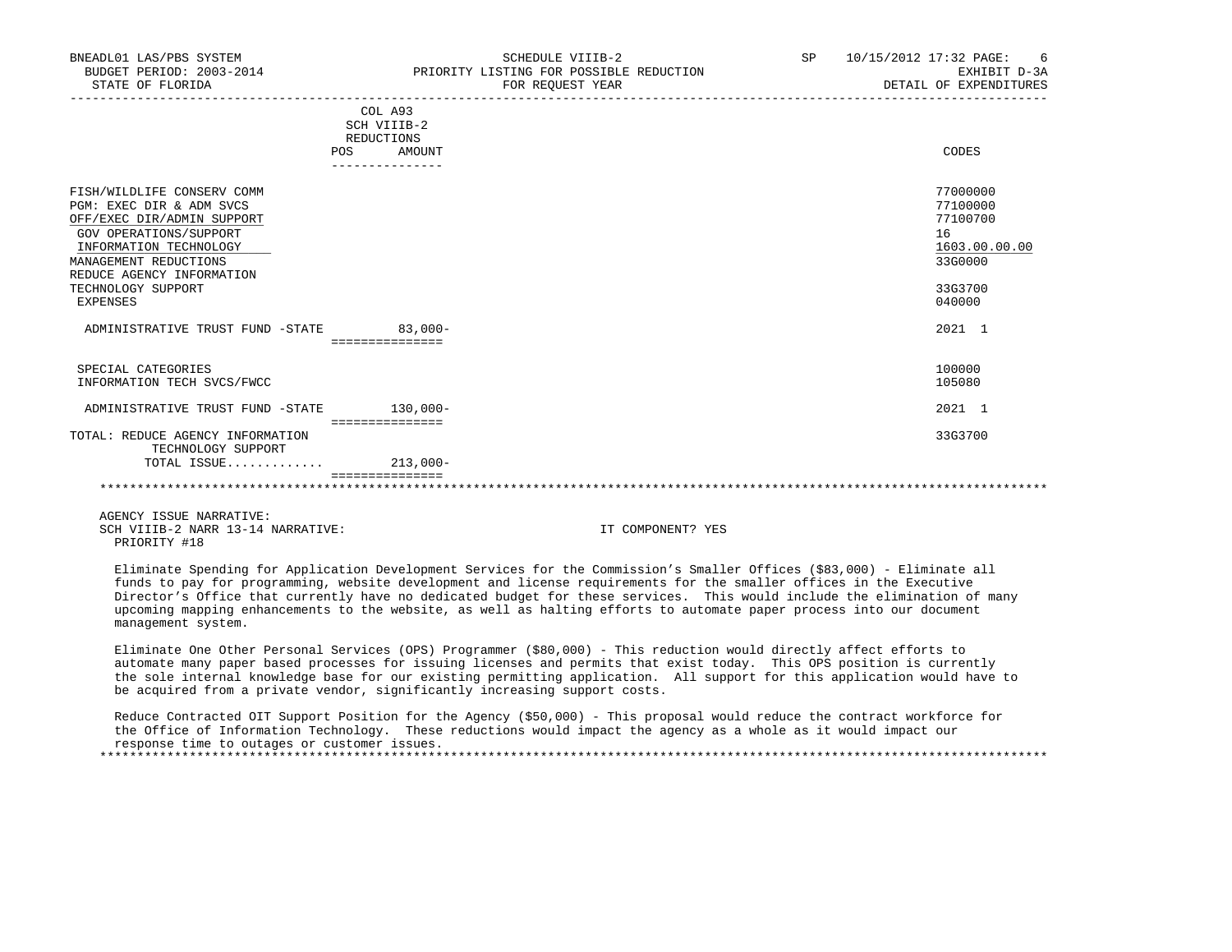|                                                                                                                                          | COL A93<br>SCH VIIIB-2<br>REDUCTIONS<br>AMOUNT<br><b>POS</b><br>---------------- | CODES                                                   |  |
|------------------------------------------------------------------------------------------------------------------------------------------|----------------------------------------------------------------------------------|---------------------------------------------------------|--|
| FISH/WILDLIFE CONSERV COMM<br>PGM: EXEC DIR & ADM SVCS<br>OFF/EXEC DIR/ADMIN SUPPORT<br>GOV OPERATIONS/SUPPORT<br>INFORMATION TECHNOLOGY |                                                                                  | 77000000<br>77100000<br>77100700<br>16<br>1603.00.00.00 |  |
| TOTAL: INFORMATION TECHNOLOGY                                                                                                            |                                                                                  | 1603.00.00.00                                           |  |
| BY FUND TYPE<br>TRUST FUNDS                                                                                                              | $213,000-$                                                                       | 2000                                                    |  |
|                                                                                                                                          | :=============                                                                   |                                                         |  |
| TOTAL: OFF/EXEC DIR/ADMIN SUPPORT<br>BY FUND TYPE                                                                                        |                                                                                  | 77100700                                                |  |
|                                                                                                                                          | $1.50-$                                                                          |                                                         |  |
| TRUST FUNDS<br>SALARY RATE                                                                                                               | 675,343-<br>$52,850-$                                                            | 2000                                                    |  |

===============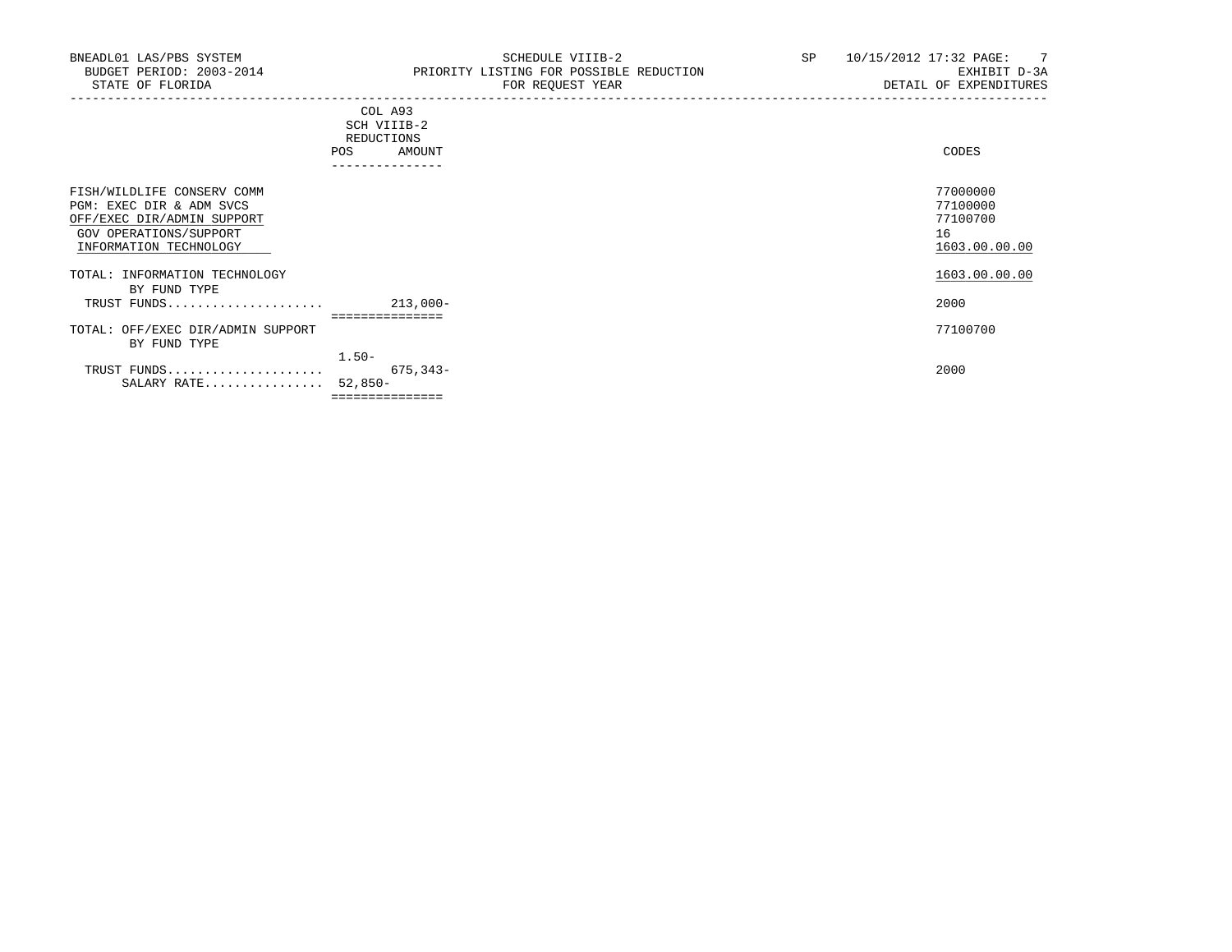| BNEADL01 LAS/PBS SYSTEM<br>BUDGET PERIOD: 2003-2014<br>STATE OF FLORIDA                                                                                                                                                                                |                                                                           | SCHEDULE VIIIB-2<br>PRIORITY LISTING FOR POSSIBLE REDUCTION<br>FOR REQUEST YEAR | SP 10/15/2012 17:32 PAGE: 8<br>EXHIBIT D-3A<br>DETAIL OF EXPENDITURES                   |
|--------------------------------------------------------------------------------------------------------------------------------------------------------------------------------------------------------------------------------------------------------|---------------------------------------------------------------------------|---------------------------------------------------------------------------------|-----------------------------------------------------------------------------------------|
|                                                                                                                                                                                                                                                        | COL A93<br>SCH VIIIB-2<br>REDUCTIONS<br>AMOUNT<br>POS<br>---------------- |                                                                                 | CODES                                                                                   |
| FISH/WILDLIFE CONSERV COMM<br>PGM: LAW ENFORCEMENT<br>FISH/WILDLIFE/BOAT ENFRCMT<br>PUBLIC PROTECTION<br>LAW ENFORCEMENT<br>PROGRAM REDUCTIONS<br>REDUCE LAW ENFORCEMENT OFFICER<br>POSITIONS - GENERAL REVENUE<br>SALARY RATE<br>SALARY RATE 707,838- | ===============                                                           |                                                                                 | 77000000<br>77200000<br>77200100<br>12<br>1202.00.00.00<br>33V0000<br>33V1400<br>000000 |
| SALARIES AND BENEFITS                                                                                                                                                                                                                                  | $21.00 -$                                                                 |                                                                                 | 010000                                                                                  |
| GENERAL REVENUE FUND                                                                                                                                                                                                                                   | -STATE 1,081,152-<br>===============                                      |                                                                                 | 1000 1                                                                                  |
| SPECIAL CATEGORIES<br>SALARY INCENTIVE PAYMENTS                                                                                                                                                                                                        |                                                                           |                                                                                 | 100000<br>103290                                                                        |
| GENERAL REVENUE FUND -STATE 32,760-                                                                                                                                                                                                                    | ===============                                                           |                                                                                 | 1000 1                                                                                  |
| TR/DMS/HR SVCS/STW CONTRCT                                                                                                                                                                                                                             |                                                                           |                                                                                 | 107040                                                                                  |
| GENERAL REVENUE FUND -STATE                                                                                                                                                                                                                            | $7.434-$<br>===============                                               |                                                                                 | 1000 1                                                                                  |
| TOTAL: REDUCE LAW ENFORCEMENT OFFICER<br>POSITIONS - GENERAL REVENUE<br>TOTAL POSITIONS 21.00-<br>TOTAL ISSUE $1,121,346-$<br>TOTAL SALARY RATE 707,838-                                                                                               |                                                                           |                                                                                 | 33V1400                                                                                 |

\*\*\*\*\*\*\*\*\*\*\*\*\*\*\*\*\*\*\*\*\*\*\*\*\*\*\*\*\*\*\*\*\*\*\*\*\*\*\*\*\*\*\*\*\*\*\*\*\*\*\*\*\*\*\*\*\*\*\*\*\*\*\*\*\*\*\*\*\*\*\*\*\*\*\*\*\*\*\*\*\*\*\*\*\*\*\*\*\*\*\*\*\*\*\*\*\*\*\*\*\*\*\*\*\*\*\*\*\*\*\*\*\*\*\*\*\*\*\*\*\*\*\*\*\*\*\*

 AGENCY ISSUE NARRATIVE: SCH VIIIB-2 NARR 13-14 NARRATIVE: IT COMPONENT? NO PRIORITY #23

===============

 This reduction would eliminate 21 law enforcement officer positions. The calculation is based on the law enforcement officer class code #8515. The actual number would vary as higher level positions are eliminated based on vacancies. The per-officer savings is \$53,398 including salaries & benefits, incentives, and human resource contract costs.

 Out of the agency's \$24.4 million recurring General Revenue (GR) budget, \$22.7 million (93.1%) supports the Division of Law Enforcement. It is unavoidable to include some portion of law enforcement in any effort to significantly reduce agency GR appropriations. Due to the Division of Law Enforcement's primary role of fish, wildlife, state parks, state forests, and boating safety law enforcement patrol, the vast majority of its appropriations are used for salaries of employees that provide or support the patrol function. Reducing the number of employees is the only viable solution to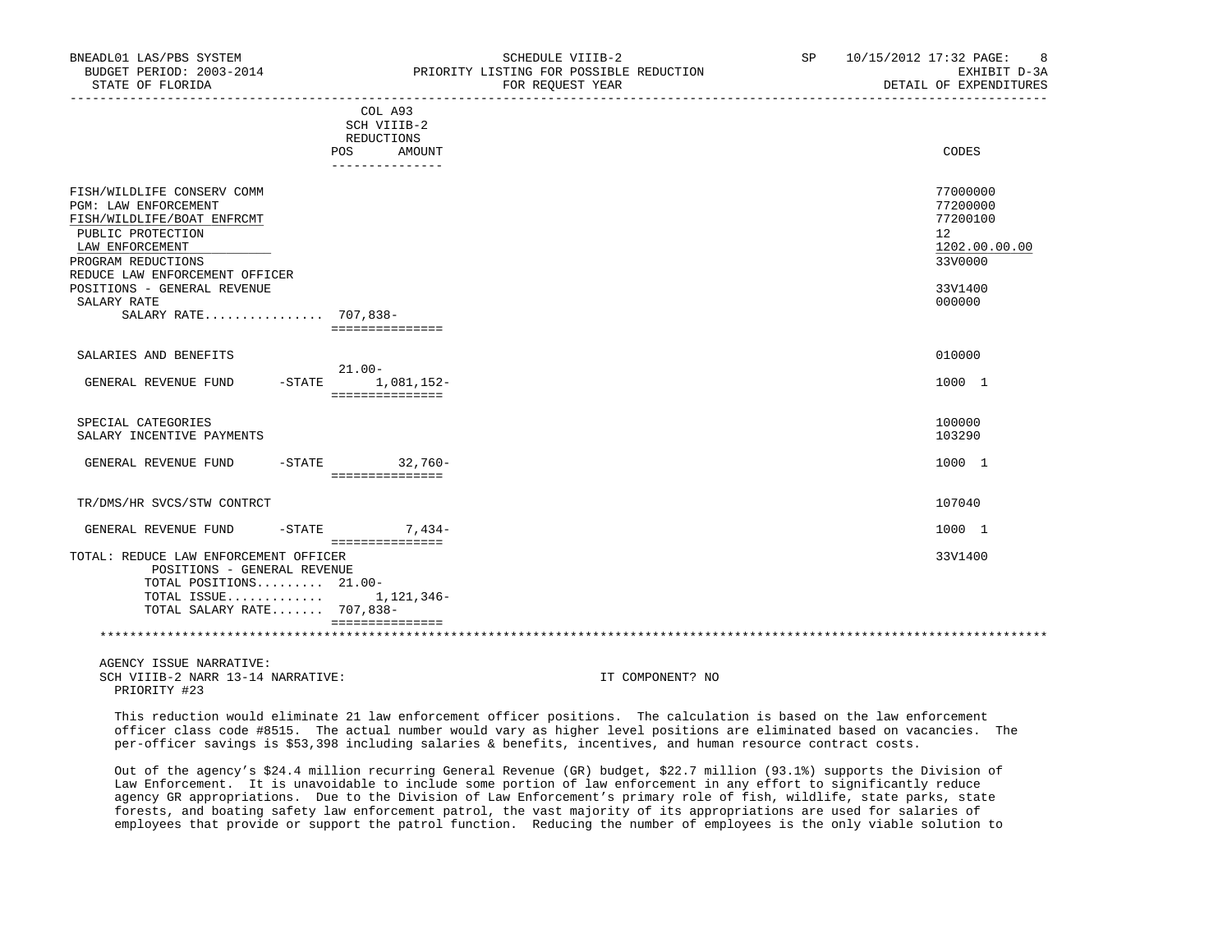-----------------------------------------------------------------------------------------------------------------------------------

|            | _______________ |       |
|------------|-----------------|-------|
| POS        | AMOUNT          | CODES |
| REDUCTIONS |                 |       |
|            | SCH VIIIB-2     |       |
|            | COL A93         |       |

| FISH/WILDLIFE CONSERV COMM                           | 77000000             |
|------------------------------------------------------|----------------------|
| PGM: LAW ENFORCEMENT<br>FISH/WILDLIFE/BOAT ENFRCMT   | 77200000<br>77200100 |
|                                                      | 12                   |
| PUBLIC PROTECTION<br>LAW ENFORCEMENT                 | 1202.00.00.00        |
|                                                      | 33V0000              |
| PROGRAM REDUCTIONS<br>REDUCE LAW ENFORCEMENT OFFICER |                      |
| POSITIONS - GENERAL REVENUE                          | 33V1400              |

reducing large amounts of funding.

POSITION DETAIL OF SALARIES AND BENEFITS:

 A reduction of 21 sworn law enforcement officer positions will significantly impede the ability of the Division of Law Enforcement to provide law enforcement services to the citizens of Florida, meet the constitutional charge to protect fish and wildlife resources, and provide disaster relief or homeland security services when needed. The reduction will result in fewer high-visibility patrols in manatee areas, panther areas, wildlife management areas, state parks, state forests, and popular boating and fishing areas, currently serving as a deterrent to illegal activities. The agency's ability to respond rapidly to calls for service from the public would be reduced, and remaining officers would have to cover larger patrol zones. Efforts to insure the health and safety of the public would be reduced if these positions were eliminated, reducing the agency's ability to adequately provide boating safety patrol, investigate boating accidents, and respond to critical incidents that have a direct impact on the safety of Florida's citizens and visitors. The Commission's ability to respond to man-made and natural disasters would also be adversely impacted. Responding safely to major catastrophic events requires extensive training, preparations, logistics, and scheduling. Having fewer people to respond to such events presents additional workload and dangers to those that do respond. \*\*\*\*\*\*\*\*\*\*\*\*\*\*\*\*\*\*\*\*\*\*\*\*\*\*\*\*\*\*\*\*\*\*\*\*\*\*\*\*\*\*\*\*\*\*\*\*\*\*\*\*\*\*\*\*\*\*\*\*\*\*\*\*\*\*\*\*\*\*\*\*\*\*\*\*\*\*\*\*\*\*\*\*\*\*\*\*\*\*\*\*\*\*\*\*\*\*\*\*\*\*\*\*\*\*\*\*\*\*\*\*\*\*\*\*\*\*\*\*\*\*\*\*\*\*\*

|                                                                           | FTE       | BASE RATE | ADDITIVES | BENEFITS | SUBTOTAL             | LAPSE<br>ႜ | LAPSED SALARIES<br>AND BENEFITS             |
|---------------------------------------------------------------------------|-----------|-----------|-----------|----------|----------------------|------------|---------------------------------------------|
| A93 - SCH VIIIB-2 REDUCTIONS                                              |           |           |           |          |                      |            |                                             |
| CHANGES TO CURRENTLY AUTHORIZED POSITIONS<br>8515 LAW ENFORCEMENT OFFICER |           |           |           |          |                      |            |                                             |
| C2300 001                                                                 | $21.00 -$ | 707,838-  |           |          |                      |            | 373, 314 - 1, 081, 152 - 0.00 1, 081, 152 - |
| TOTALS FOR ISSUE BY FUND<br>1000 GENERAL REVENUE FUND                     |           |           |           |          |                      |            | 1,081,152-                                  |
|                                                                           | $21.00 -$ | 707,838-  |           |          | $373,314-1,081,152-$ |            | 1,081,152-                                  |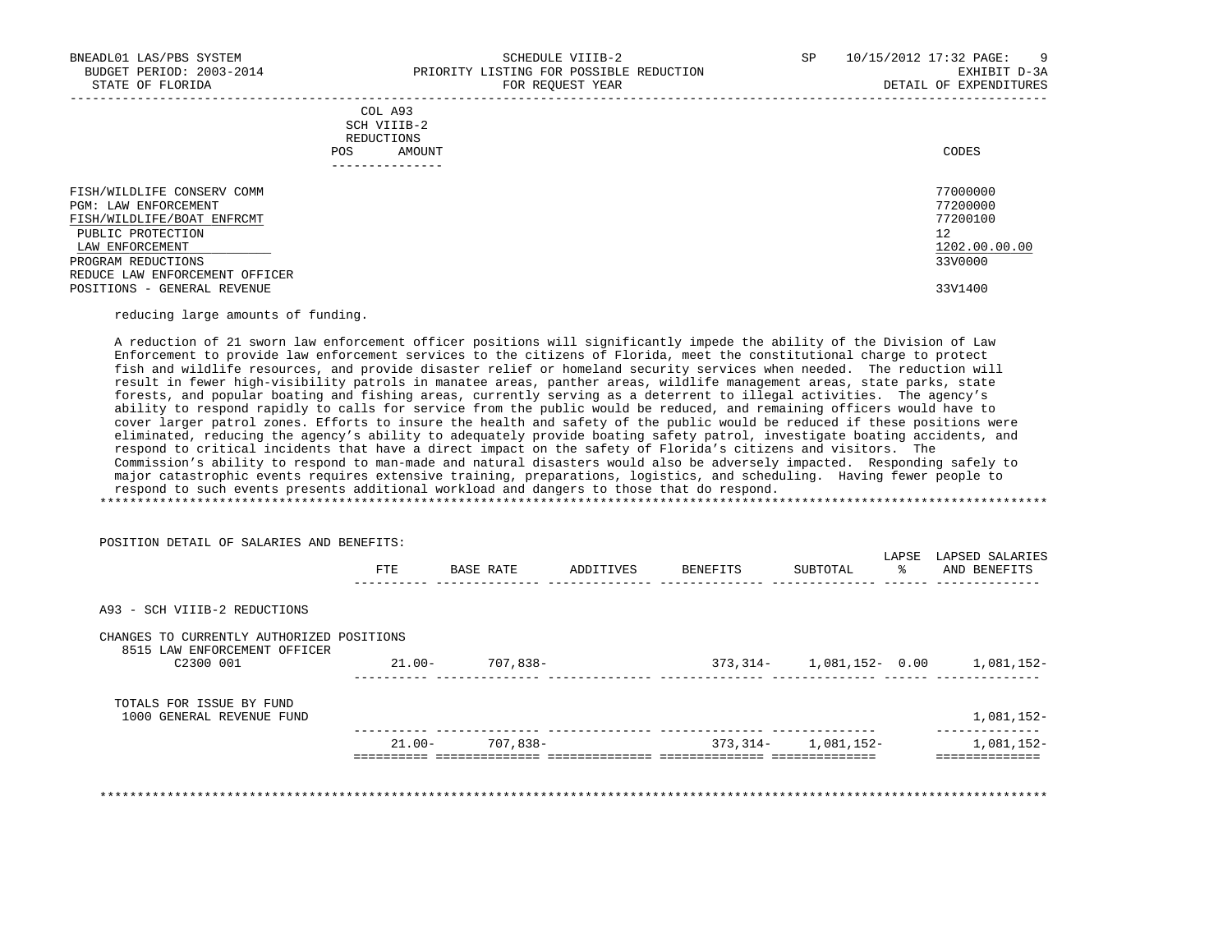|                                                                                                                                                                                                                                                     | COL A93<br>SCH VIIIB-2<br>REDUCTIONS<br>POS<br>AMOUNT<br>--------------- | CODES                                                                                   |
|-----------------------------------------------------------------------------------------------------------------------------------------------------------------------------------------------------------------------------------------------------|--------------------------------------------------------------------------|-----------------------------------------------------------------------------------------|
| FISH/WILDLIFE CONSERV COMM<br>PGM: LAW ENFORCEMENT<br>FISH/WILDLIFE/BOAT ENFRCMT<br>PUBLIC PROTECTION<br>LAW ENFORCEMENT<br>PROGRAM REDUCTIONS<br>REDUCE LAW ENFORCEMENT OFFICER<br>POSITIONS - TRUST FUND<br>SALARY RATE<br>SALARY RATE 1,853,952- | ===============                                                          | 77000000<br>77200000<br>77200100<br>12<br>1202.00.00.00<br>33V0000<br>33V3250<br>000000 |
| SALARIES AND BENEFITS<br>MARINE RESOURCES CONSV TF -STATE                                                                                                                                                                                           | $56.00 -$<br>2,841,873-<br>===============                               | 010000<br>2467 1                                                                        |
| SPECIAL CATEGORIES<br>SALARY INCENTIVE PAYMENTS                                                                                                                                                                                                     |                                                                          | 100000<br>103290                                                                        |
| MARINE RESOURCES CONSV TF -STATE 87,360-                                                                                                                                                                                                            | ===============                                                          | 2467 1                                                                                  |
| TR/DMS/HR SVCS/STW CONTRCT                                                                                                                                                                                                                          |                                                                          | 107040                                                                                  |
| MARINE RESOURCES CONSV TF -STATE                                                                                                                                                                                                                    | 19,824-<br>================                                              | 2467 1                                                                                  |
| TOTAL: REDUCE LAW ENFORCEMENT OFFICER<br>POSITIONS - TRUST FUND<br>TOTAL POSITIONS 56.00-<br>TOTAL ISSUE<br>TOTAL SALARY RATE 1,853,952-                                                                                                            | $2,949,057-$                                                             | 33V3250                                                                                 |
|                                                                                                                                                                                                                                                     |                                                                          |                                                                                         |

 AGENCY ISSUE NARRATIVE: SCH VIIIB-2 NARR 13-14 NARRATIVE: IT COMPONENT? NO PRIORITY #22

 This reduction would eliminate 56 law enforcement officer positions. The calculation is based on the law enforcement officer class code #8515. The actual number would vary as higher level positions are eliminated based on vacancies. The per-officer savings is \$53,398 including salaries & benefits, incentives, and human resource contract costs.

 Due to the Division of Law Enforcement's primary role of fish, wildlife, state parks, state forests, and boating safety law enforcement patrol, the vast majority of its appropriations are used for salaries of employees that provide or support the patrol function. Reducing the number of employees is the only viable solution to reducing large amounts of funding.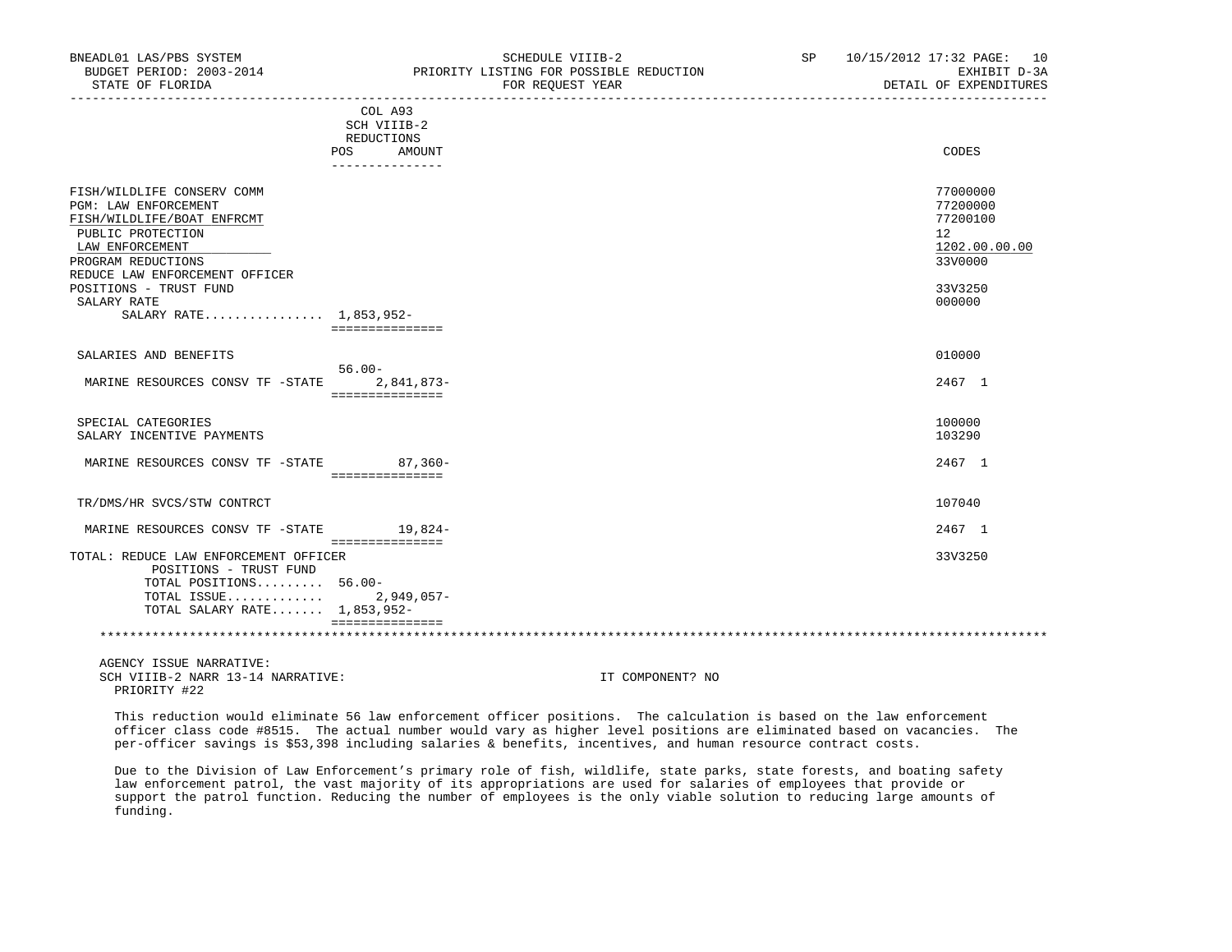-----------------------------------------------------------------------------------------------------------------------------------

|            | _______________ |       |
|------------|-----------------|-------|
| POS        | AMOUNT          | CODES |
| REDUCTIONS |                 |       |
|            | SCH VIIIB-2     |       |
|            | COL A93         |       |

| FISH/WILDLIFE CONSERV COMM     | 77000000      |
|--------------------------------|---------------|
| PGM: LAW ENFORCEMENT           | 77200000      |
| FISH/WILDLIFE/BOAT ENFRCMT     | 77200100      |
| PUBLIC PROTECTION              | 12            |
| LAW ENFORCEMENT                | 1202.00.00.00 |
| PROGRAM REDUCTIONS             | 33V0000       |
| REDUCE LAW ENFORCEMENT OFFICER |               |
| POSITIONS - TRUST FUND         | 33V3250       |

 A reduction of 56 sworn law enforcement officer positions would significantly impede the ability of the Division of Law Enforcement to provide law enforcement services to the citizens of Florida, meet the constitutional charge to protect fish and wildlife resources, and provide disaster relief or homeland security services when needed. The reduction would result in fewer high-visibility patrols in manatee areas, panther areas, wildlife management areas, state parks, state forests, and popular boating and fishing areas, currently serving as a deterrent to illegal activities. The agency's ability to respond rapidly to calls for service from the public would be reduced, and remaining officers would have to cover larger patrol zones. Efforts to insure the health and safety of the public would be reduced if these positions were eliminated, reducing the agency's ability to adequately provide boating safety patrol, investigate boating accidents, and respond to critical incidents that have a direct impact on the safety of Florida's citizens and visitors. The Commission's ability to respond to man-made and natural disasters would also be adversely impacted. Responding safely to major catastrophic events requires extensive training, preparations, logistics, and scheduling. Having fewer people to respond to such events presents additional workload and dangers to those that do respond. \*\*\*\*\*\*\*\*\*\*\*\*\*\*\*\*\*\*\*\*\*\*\*\*\*\*\*\*\*\*\*\*\*\*\*\*\*\*\*\*\*\*\*\*\*\*\*\*\*\*\*\*\*\*\*\*\*\*\*\*\*\*\*\*\*\*\*\*\*\*\*\*\*\*\*\*\*\*\*\*\*\*\*\*\*\*\*\*\*\*\*\*\*\*\*\*\*\*\*\*\*\*\*\*\*\*\*\*\*\*\*\*\*\*\*\*\*\*\*\*\*\*\*\*\*\*\*

|                                                                           | POSITION DETAIL OF SALARIES AND BENEFITS: |            |           |          |                | LAPSE | LAPSED SALARIES |
|---------------------------------------------------------------------------|-------------------------------------------|------------|-----------|----------|----------------|-------|-----------------|
|                                                                           | FTE                                       | BASE RATE  | ADDITIVES | BENEFITS | SUBTOTAL       | ႜ     | AND BENEFITS    |
| A93 - SCH VIIIB-2 REDUCTIONS                                              |                                           |            |           |          |                |       |                 |
| CHANGES TO CURRENTLY AUTHORIZED POSITIONS<br>8515 LAW ENFORCEMENT OFFICER |                                           |            |           |          |                |       |                 |
| C2200 001                                                                 | $56.00 -$                                 | 1,853,952- |           | 987,921- | 2,841,873-0.00 |       | 2,841,873-      |
| TOTALS FOR ISSUE BY FUND                                                  |                                           |            |           |          |                |       |                 |
| 2467 MARINE RESOURCES CONSV TF                                            |                                           |            |           |          |                |       | 2,841,873-      |
|                                                                           | $56.00 -$                                 | 1,853,952- |           | 987,921- | 2,841,873-     |       | 2,841,873-      |

POSITION DETAIL OF SALARIES AND BENEFITS: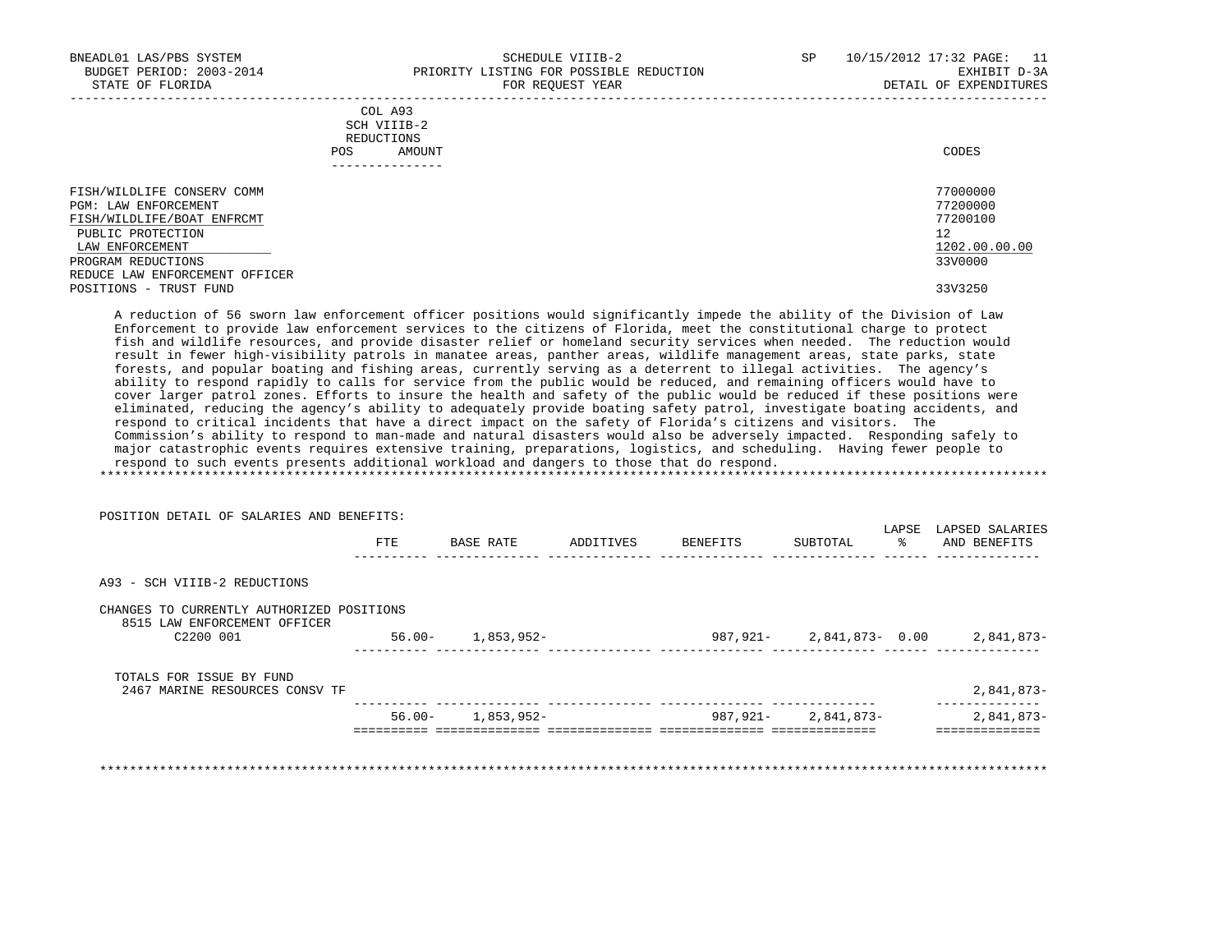|                                                                                                                                 | COL A93<br>SCH VIIIB-2<br>REDUCTIONS<br>AMOUNT<br><b>POS</b><br>---------------- | CODES                                                   |
|---------------------------------------------------------------------------------------------------------------------------------|----------------------------------------------------------------------------------|---------------------------------------------------------|
| FISH/WILDLIFE CONSERV COMM<br><b>PGM: LAW ENFORCEMENT</b><br>FISH/WILDLIFE/BOAT ENFRCMT<br>PUBLIC PROTECTION<br>LAW ENFORCEMENT |                                                                                  | 77000000<br>77200000<br>77200100<br>12<br>1202.00.00.00 |
| TOTAL: LAW ENFORCEMENT<br>BY FUND TYPE                                                                                          |                                                                                  | 1202.00.00.00                                           |
| GENERAL REVENUE FUND<br>TRUST FUNDS                                                                                             | 1,121,346-<br>$2,949,057-$                                                       | 1000<br>2000                                            |
| TOTAL POSITIONS 77.00-<br>TOTAL PROG COMP 4,070,403-<br>TOTAL SALARY RATE 2,561,790-                                            | ---------------<br>===============                                               |                                                         |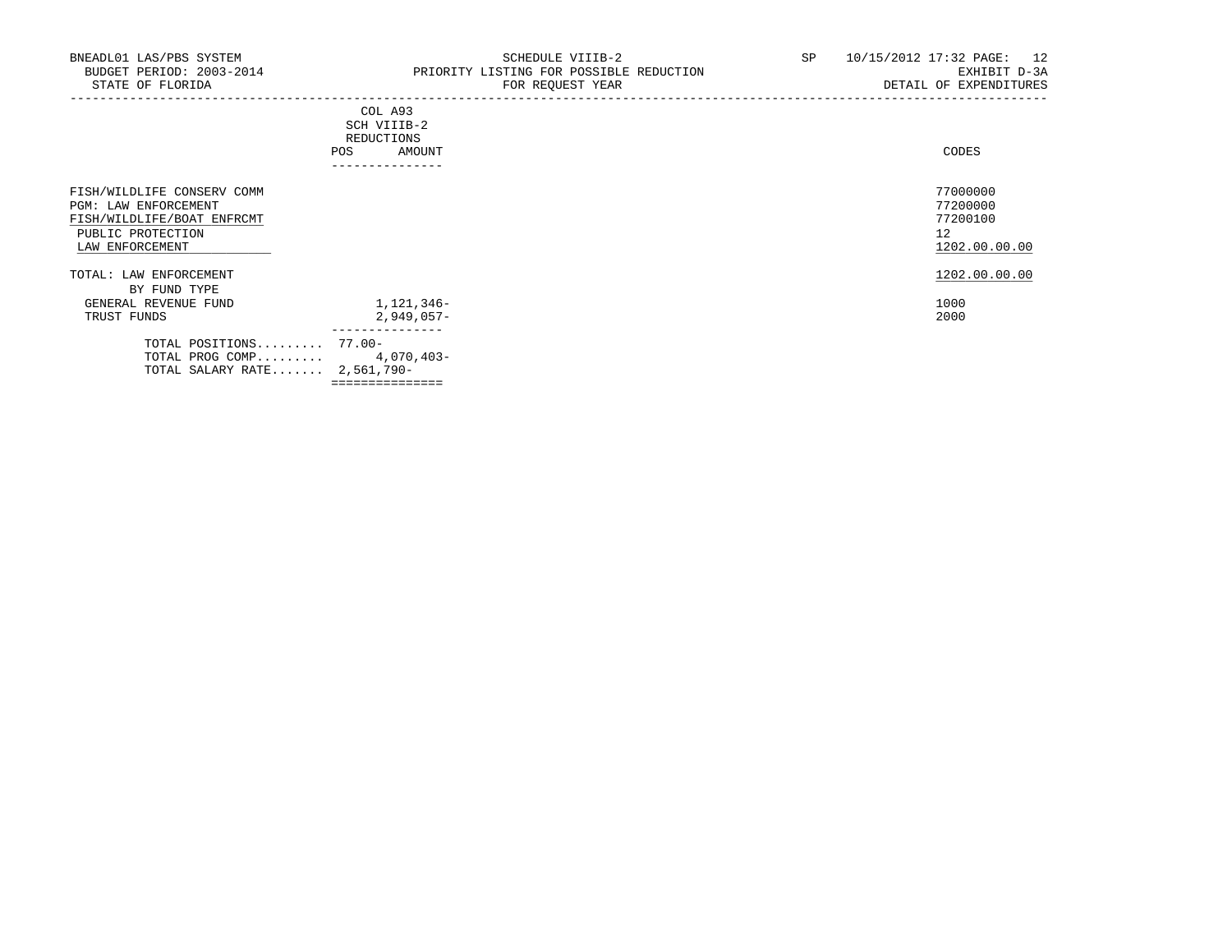| BNEADL01 LAS/PBS SYSTEM<br>BUDGET PERIOD: 2003-2014<br>STATE OF FLORIDA                                                                             | SCHEDULE VIIIB-2<br>PRIORITY LISTING FOR POSSIBLE REDUCTION<br>FOR REOUEST YEAR | SP                                                                                                                                                                                                                                                                                                                                                                                                                                                                                                                                                                                                                                                                                                                                         | 10/15/2012 17:32 PAGE: 13<br>EXHIBIT D-3A<br>DETAIL OF EXPENDITURES |
|-----------------------------------------------------------------------------------------------------------------------------------------------------|---------------------------------------------------------------------------------|--------------------------------------------------------------------------------------------------------------------------------------------------------------------------------------------------------------------------------------------------------------------------------------------------------------------------------------------------------------------------------------------------------------------------------------------------------------------------------------------------------------------------------------------------------------------------------------------------------------------------------------------------------------------------------------------------------------------------------------------|---------------------------------------------------------------------|
|                                                                                                                                                     | COL A93<br>SCH VIIIB-2<br>REDUCTIONS<br>POS DO<br>AMOUNT                        |                                                                                                                                                                                                                                                                                                                                                                                                                                                                                                                                                                                                                                                                                                                                            | CODES                                                               |
|                                                                                                                                                     | ----------------                                                                |                                                                                                                                                                                                                                                                                                                                                                                                                                                                                                                                                                                                                                                                                                                                            |                                                                     |
| FISH/WILDLIFE CONSERV COMM<br>PGM: WILDLIFE<br>HUNTING & GAME MANAGEMENT<br>NATURAL RESOURCES/ENVIRON<br>BIOLOGICAL RESOURCES<br>PROGRAM REDUCTIONS |                                                                                 |                                                                                                                                                                                                                                                                                                                                                                                                                                                                                                                                                                                                                                                                                                                                            | 77000000<br>77300000<br>77300200<br>14<br>1406.00.00.00<br>33V0000  |
| REDUCE PUBLIC INFORMATION RELATED<br>TO GAME WILDLIFE<br>EXPENSES                                                                                   |                                                                                 |                                                                                                                                                                                                                                                                                                                                                                                                                                                                                                                                                                                                                                                                                                                                            | 33V9300<br>040000                                                   |
| STATE GAME TRUST FUND - STATE<br>CONS/REC LANDS PROGRAM TF -STATE                                                                                   | $30,000 -$<br>$1,852-$<br>________________                                      |                                                                                                                                                                                                                                                                                                                                                                                                                                                                                                                                                                                                                                                                                                                                            | 2672 1<br>2931 1                                                    |
| TOTAL APPRO $31,852-$                                                                                                                               | ================                                                                |                                                                                                                                                                                                                                                                                                                                                                                                                                                                                                                                                                                                                                                                                                                                            |                                                                     |
| SPECIAL CATEGORIES<br>ENHANCED WILDLIFE MGMT                                                                                                        |                                                                                 |                                                                                                                                                                                                                                                                                                                                                                                                                                                                                                                                                                                                                                                                                                                                            | 100000<br>100228                                                    |
| CONS/REC LANDS PROGRAM TF -STATE                                                                                                                    | $5,018-$<br>===============                                                     |                                                                                                                                                                                                                                                                                                                                                                                                                                                                                                                                                                                                                                                                                                                                            | 2931 1                                                              |
| NON-CARL WILDLIFE MGMT                                                                                                                              |                                                                                 |                                                                                                                                                                                                                                                                                                                                                                                                                                                                                                                                                                                                                                                                                                                                            | 100340                                                              |
|                                                                                                                                                     |                                                                                 |                                                                                                                                                                                                                                                                                                                                                                                                                                                                                                                                                                                                                                                                                                                                            |                                                                     |
| STATE GAME TRUST FUND                                                                                                                               | $-STATE$ 23, 130-<br>===============                                            |                                                                                                                                                                                                                                                                                                                                                                                                                                                                                                                                                                                                                                                                                                                                            | 2672 1                                                              |
| TOTAL: REDUCE PUBLIC INFORMATION RELATED<br>TO GAME WILDLIFE                                                                                        |                                                                                 |                                                                                                                                                                                                                                                                                                                                                                                                                                                                                                                                                                                                                                                                                                                                            | 33V9300                                                             |
| TOTAL ISSUE                                                                                                                                         | $60.000 -$                                                                      |                                                                                                                                                                                                                                                                                                                                                                                                                                                                                                                                                                                                                                                                                                                                            |                                                                     |
|                                                                                                                                                     | <b>EEEEEEEEEEEEEE</b>                                                           |                                                                                                                                                                                                                                                                                                                                                                                                                                                                                                                                                                                                                                                                                                                                            |                                                                     |
| AGENCY ISSUE NARRATIVE:<br>SCH VIIIB-2 NARR 13-14 NARRATIVE:<br>PRIORITY #16                                                                        |                                                                                 | IT COMPONENT? NO                                                                                                                                                                                                                                                                                                                                                                                                                                                                                                                                                                                                                                                                                                                           |                                                                     |
|                                                                                                                                                     |                                                                                 | This reduction would eliminate direct-mail marketing materials promoting public hunting opportunities as well as public<br>service announcements pertaining to alligator safety and mallard/mottled duck hybridization. The direct-mail marketing<br>materials promote specific public hunting opportunities, namely special-opportunity and spring turkey hunts. The<br>televised public service announcements are designed to (1) increase public awareness and cooperation to conserve<br>Florida's unique duck species, Florida's mottled duck, and (2) promote public safety and increase awareness concerning<br>Florida's alligator population. The proposed reduction in outreach would decrease our efforts to inform the public, |                                                                     |

 potentially would reduce public safety related to alligators, will compromise conservation efforts for Florida's mottled duck, and may result in lowered public satisfaction.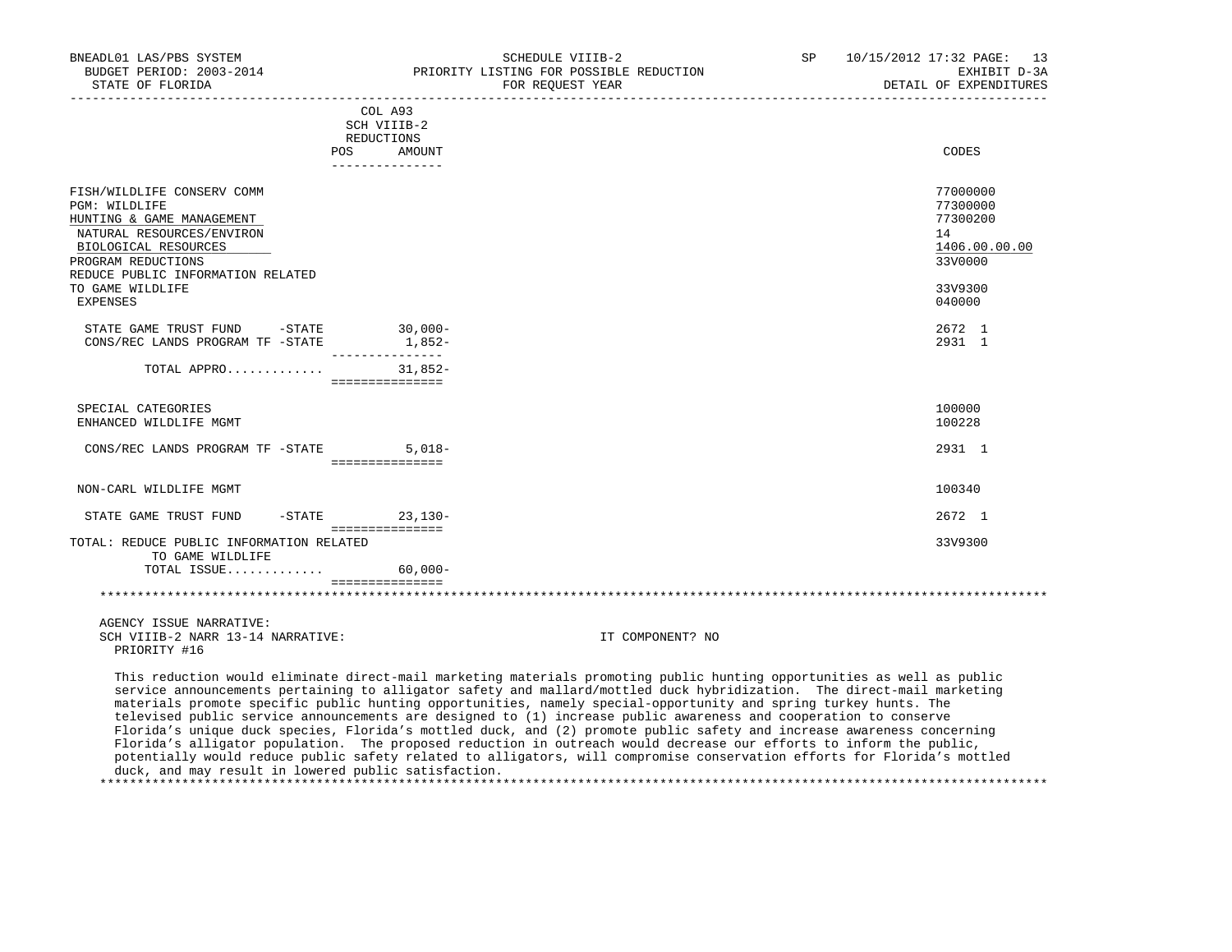-----------------------------------------------------------------------------------------------------------------------------------

COL A93

|                                                                                                                                                                                        |           | SCH VIIIB-2                                     |                                                                    |
|----------------------------------------------------------------------------------------------------------------------------------------------------------------------------------------|-----------|-------------------------------------------------|--------------------------------------------------------------------|
|                                                                                                                                                                                        |           | REDUCTIONS<br>POS.<br>AMOUNT<br>--------------- | CODES                                                              |
| FISH/WILDLIFE CONSERV COMM<br>PGM: WILDLIFE<br>HUNTING & GAME MANAGEMENT<br>NATURAL RESOURCES/ENVIRON<br>BIOLOGICAL RESOURCES<br>PROGRAM REDUCTIONS<br>ELIMINATE SMALL GAME MANAGEMENT |           |                                                 | 77000000<br>77300000<br>77300200<br>14<br>1406.00.00.00<br>33V0000 |
| PROGRAM<br>OTHER PERSONAL SERVICES                                                                                                                                                     |           |                                                 | 33V9400<br>030000                                                  |
| STATE GAME TRUST FUND                                                                                                                                                                  |           | $-STATE$<br>$5,000-$<br>===============         | 2672 1                                                             |
| <b>EXPENSES</b>                                                                                                                                                                        |           |                                                 | 040000                                                             |
| STATE GAME TRUST FUND                                                                                                                                                                  |           | $-STATE$<br>$61,062-$<br>===============        | 2672 1                                                             |
| SPECIAL CATEGORIES<br>ENHANCED WILDLIFE MGMT                                                                                                                                           |           |                                                 | 100000<br>100228                                                   |
| CONS/REC LANDS PROGRAM TF -STATE                                                                                                                                                       |           | 7,458-<br>===============                       | 2931 1                                                             |
| NON-CARL WILDLIFE MGMT                                                                                                                                                                 |           |                                                 | 100340                                                             |
| STATE GAME TRUST FUND                                                                                                                                                                  |           | $-$ STATE<br>$26,046-$<br>===============       | 2672 1                                                             |
| CONTRACTED SERVICES                                                                                                                                                                    |           |                                                 | 100777                                                             |
| STATE GAME TRUST FUND                                                                                                                                                                  | $-$ STATE | 12,500-<br>===============                      | 2672 1                                                             |
| WILD TURKEY PROJECTS                                                                                                                                                                   |           |                                                 | 109960                                                             |
| STATE GAME TRUST FUND                                                                                                                                                                  | $-$ STATE | $50,000 -$<br>===============                   | 2672 1                                                             |
| TOTAL: ELIMINATE SMALL GAME MANAGEMENT<br>PROGRAM                                                                                                                                      |           |                                                 | 33V9400                                                            |
| TOTAL ISSUE                                                                                                                                                                            |           | 162,066-<br>===============                     |                                                                    |
|                                                                                                                                                                                        |           |                                                 |                                                                    |

 AGENCY ISSUE NARRATIVE: SCH VIIIB-2 NARR 13-14 NARRATIVE: IT COMPONENT? NO PRIORITY #21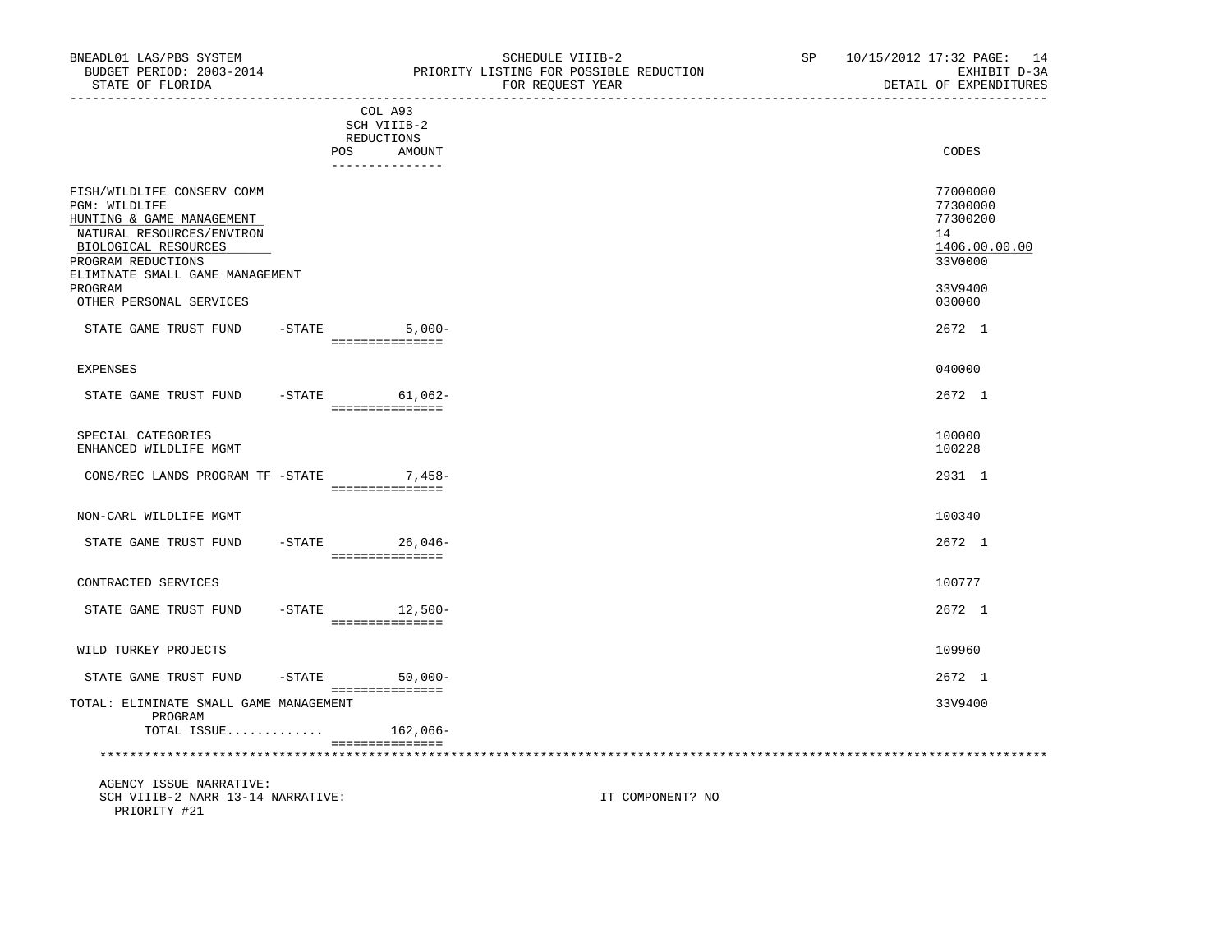| BNEADL01 LAS/PBS SYSTEM<br>BUDGET PERIOD: 2003-2014                                                                                                                                               |                                                              | SCHEDULE VIIIB-2<br>PRIORITY LISTING FOR POSSIBLE REDUCTION                                                                                                                                                                                                                                                                                                                                                                                                                                                                                                                                                          | SP | 10/15/2012 17:32 PAGE:<br>15<br>EXHIBIT D-3A                                  |
|---------------------------------------------------------------------------------------------------------------------------------------------------------------------------------------------------|--------------------------------------------------------------|----------------------------------------------------------------------------------------------------------------------------------------------------------------------------------------------------------------------------------------------------------------------------------------------------------------------------------------------------------------------------------------------------------------------------------------------------------------------------------------------------------------------------------------------------------------------------------------------------------------------|----|-------------------------------------------------------------------------------|
| STATE OF FLORIDA                                                                                                                                                                                  |                                                              | FOR REQUEST YEAR                                                                                                                                                                                                                                                                                                                                                                                                                                                                                                                                                                                                     |    | DETAIL OF EXPENDITURES                                                        |
|                                                                                                                                                                                                   | COL A93<br>SCH VIIIB-2<br>REDUCTIONS<br><b>POS</b><br>AMOUNT |                                                                                                                                                                                                                                                                                                                                                                                                                                                                                                                                                                                                                      |    | CODES                                                                         |
| FISH/WILDLIFE CONSERV COMM<br>PGM: WILDLIFE<br>HUNTING & GAME MANAGEMENT<br>NATURAL RESOURCES/ENVIRON<br>BIOLOGICAL RESOURCES<br>PROGRAM REDUCTIONS<br>ELIMINATE SMALL GAME MANAGEMENT<br>PROGRAM |                                                              |                                                                                                                                                                                                                                                                                                                                                                                                                                                                                                                                                                                                                      |    | 77000000<br>77300000<br>77300200<br>14<br>1406.00.00.00<br>33V0000<br>33V9400 |
|                                                                                                                                                                                                   |                                                              | This proposal would significantly reduce the agency's ability to provide small-game (i.e., quail, squirrel, rabbit, dove,<br>rail, snipe, and woodcock) management, including technical assistance for small-game habitat management to federal,<br>state, and private landowners. It would eliminate cooperative partnership efforts with other management agencies and<br>organizations for mourning doves and bobwhite quail. The reduction would reduce the agency's ability to provide<br>small-game hunting opportunities. The two full time equivalent positions currently dedicated to small-game management |    |                                                                               |

would be shifted to other programs within the Division.

|                             | _ _ _ _ _ _ _ _ _ _ _ _ |               |
|-----------------------------|-------------------------|---------------|
| TRUST FUNDS                 | $222,066-$              | 2000          |
| BY FUND TYPE                |                         |               |
| TOTAL: BIOLOGICAL RESOURCES |                         | 1406.00.00.00 |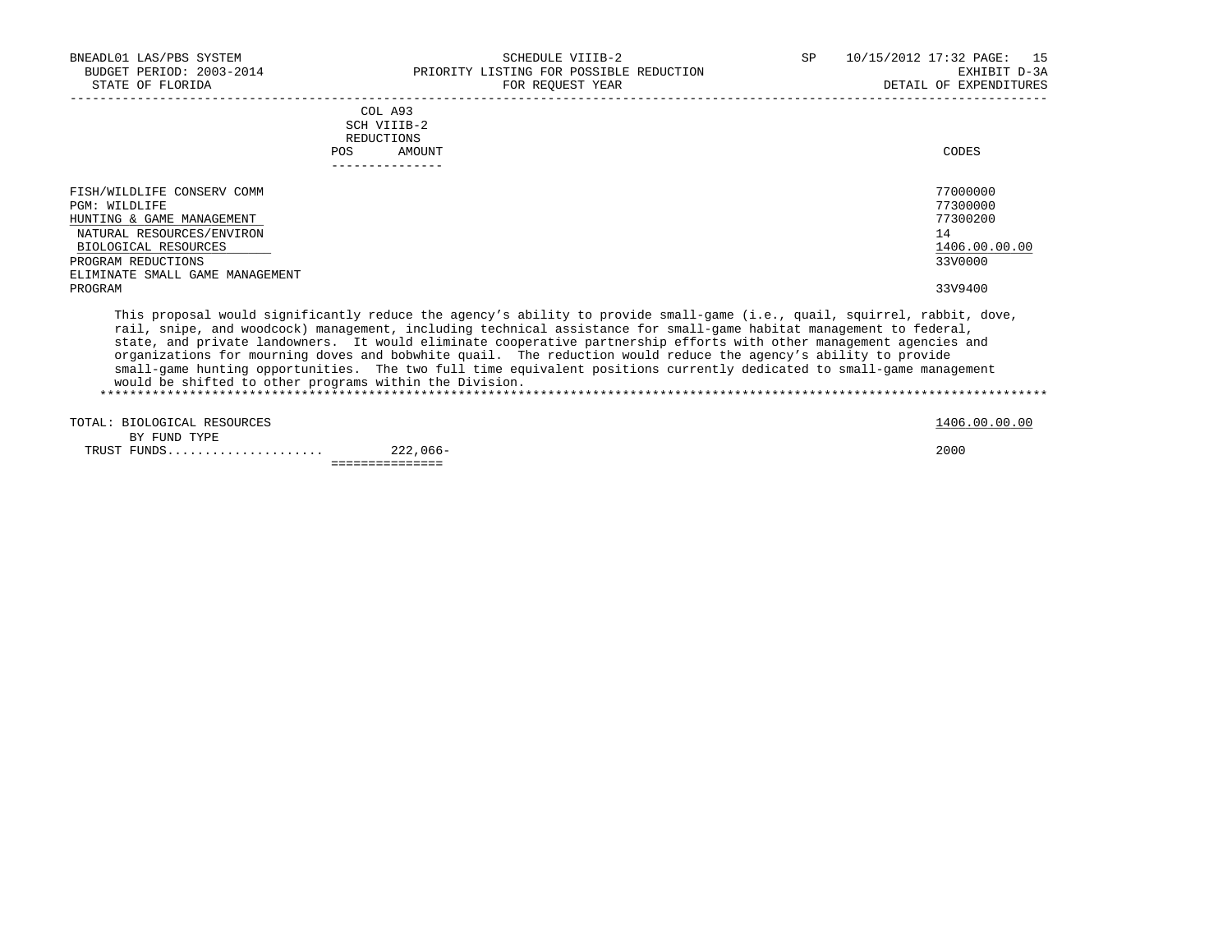| BNEADL01 LAS/PBS SYSTEM<br>BUDGET PERIOD: 2003-2014<br>STATE OF FLORIDA                                                                                                                                                                         |            | SCHEDULE VIIIB-2<br>PRIORITY LISTING FOR POSSIBLE REDUCTION<br>FOR REOUEST YEAR                                                                                                                                                                                                                                                                                                                                                                                                                                                                                                                                                                                                                                                                                                                                                                                                                                                                                                                                                                                                                                                 | SP<br>10/15/2012 17:32 PAGE:<br>16<br>EXHIBIT D-3A<br>DETAIL OF EXPENDITURES                      |
|-------------------------------------------------------------------------------------------------------------------------------------------------------------------------------------------------------------------------------------------------|------------|---------------------------------------------------------------------------------------------------------------------------------------------------------------------------------------------------------------------------------------------------------------------------------------------------------------------------------------------------------------------------------------------------------------------------------------------------------------------------------------------------------------------------------------------------------------------------------------------------------------------------------------------------------------------------------------------------------------------------------------------------------------------------------------------------------------------------------------------------------------------------------------------------------------------------------------------------------------------------------------------------------------------------------------------------------------------------------------------------------------------------------|---------------------------------------------------------------------------------------------------|
|                                                                                                                                                                                                                                                 | REDUCTIONS | COL A93<br>SCH VIIIB-2                                                                                                                                                                                                                                                                                                                                                                                                                                                                                                                                                                                                                                                                                                                                                                                                                                                                                                                                                                                                                                                                                                          |                                                                                                   |
|                                                                                                                                                                                                                                                 | POS        | AMOUNT<br>---------------                                                                                                                                                                                                                                                                                                                                                                                                                                                                                                                                                                                                                                                                                                                                                                                                                                                                                                                                                                                                                                                                                                       | CODES                                                                                             |
| FISH/WILDLIFE CONSERV COMM<br>PGM: HABITAT/SPECIES CONSR<br>HABITAT/SPECIES CONSERVATN<br>NATURAL RESOURCES/ENVIRON<br>BIOLOGICAL RESOURCES<br>PROGRAM REDUCTIONS<br>REDUCE LAKE RESTORATION PROJECTS<br>SPECIAL CATEGORIES<br>LAKE RESTORATION |            |                                                                                                                                                                                                                                                                                                                                                                                                                                                                                                                                                                                                                                                                                                                                                                                                                                                                                                                                                                                                                                                                                                                                 | 77000000<br>77350000<br>77350200<br>14<br>1406.00.00.00<br>33V0000<br>33V1300<br>100000<br>101012 |
| STATE GAME TRUST FUND                                                                                                                                                                                                                           | -STATE     | 639,211-<br>===============                                                                                                                                                                                                                                                                                                                                                                                                                                                                                                                                                                                                                                                                                                                                                                                                                                                                                                                                                                                                                                                                                                     | 2672 1                                                                                            |
|                                                                                                                                                                                                                                                 |            |                                                                                                                                                                                                                                                                                                                                                                                                                                                                                                                                                                                                                                                                                                                                                                                                                                                                                                                                                                                                                                                                                                                                 |                                                                                                   |
| AGENCY ISSUE NARRATIVE:<br>SCH VIIIB-2 NARR 13-14 NARRATIVE:<br>PRIORITY #8                                                                                                                                                                     |            | IT COMPONENT? NO<br>This reduction would decrease funding for aquatic habitat management and restoration projects. The impact would be                                                                                                                                                                                                                                                                                                                                                                                                                                                                                                                                                                                                                                                                                                                                                                                                                                                                                                                                                                                          |                                                                                                   |
| private contractors.                                                                                                                                                                                                                            |            | significant since the program was reduced 50% in FY 2009-10 due to declines in documentary (doc) stamp revenues. An<br>additional reduction in spending authority would limit maintenance operations that are needed to sustain habitat quality<br>and protect investments previously made on lake restoration projects. Reduced funding would also result in fewer aquatic<br>habitat enhancement projects in public waterways, and limit maintenance or repair of water management infrastructure on<br>state owned lands. Engineering services for some lake and wetland projects would be delayed, as would start-up and<br>planning for future restoration projects. Monetary contributions to partners for various enhancement and restoration<br>projects would be reduced or withdrawn. Monitoring of aquatic plant and animal communities needed to evaluate present<br>and future restoration activities would be reduced. A significant portion of the aquatic habitat enhancement projects<br>are conducted by private sector contractors and reduced funding would directly impact the economic situation of these |                                                                                                   |
| ELIMINATE TRANSFER TO DEPARTMENT OF<br>AGRICULTURE/INSTITUTE OF FOOD AND                                                                                                                                                                        |            |                                                                                                                                                                                                                                                                                                                                                                                                                                                                                                                                                                                                                                                                                                                                                                                                                                                                                                                                                                                                                                                                                                                                 |                                                                                                   |
| AGRICULTURE SERVICES (IFAS) FOR<br>INVASIVE EXOTIC PLANT RESEARCH<br>SPECIAL CATEGORIES<br>TR/IFAS/INV EXOTIC PLANT R                                                                                                                           |            |                                                                                                                                                                                                                                                                                                                                                                                                                                                                                                                                                                                                                                                                                                                                                                                                                                                                                                                                                                                                                                                                                                                                 | 33V2350<br>100000<br>105569                                                                       |
| INVASIVE PLANT CONTROL TF -STATE                                                                                                                                                                                                                |            | 844,171-                                                                                                                                                                                                                                                                                                                                                                                                                                                                                                                                                                                                                                                                                                                                                                                                                                                                                                                                                                                                                                                                                                                        | 2030 1                                                                                            |
|                                                                                                                                                                                                                                                 |            | ================                                                                                                                                                                                                                                                                                                                                                                                                                                                                                                                                                                                                                                                                                                                                                                                                                                                                                                                                                                                                                                                                                                                |                                                                                                   |
| AGENCY ISSUE NARRATIVE:<br>SCH VIIIB-2 NARR 13-14 NARRATIVE:<br>PRIORITY #1                                                                                                                                                                     |            | IT COMPONENT? NO                                                                                                                                                                                                                                                                                                                                                                                                                                                                                                                                                                                                                                                                                                                                                                                                                                                                                                                                                                                                                                                                                                                |                                                                                                   |

This proposal would eliminate the agency's cash transfer to the Department of Agriculture and Consumer Services to fund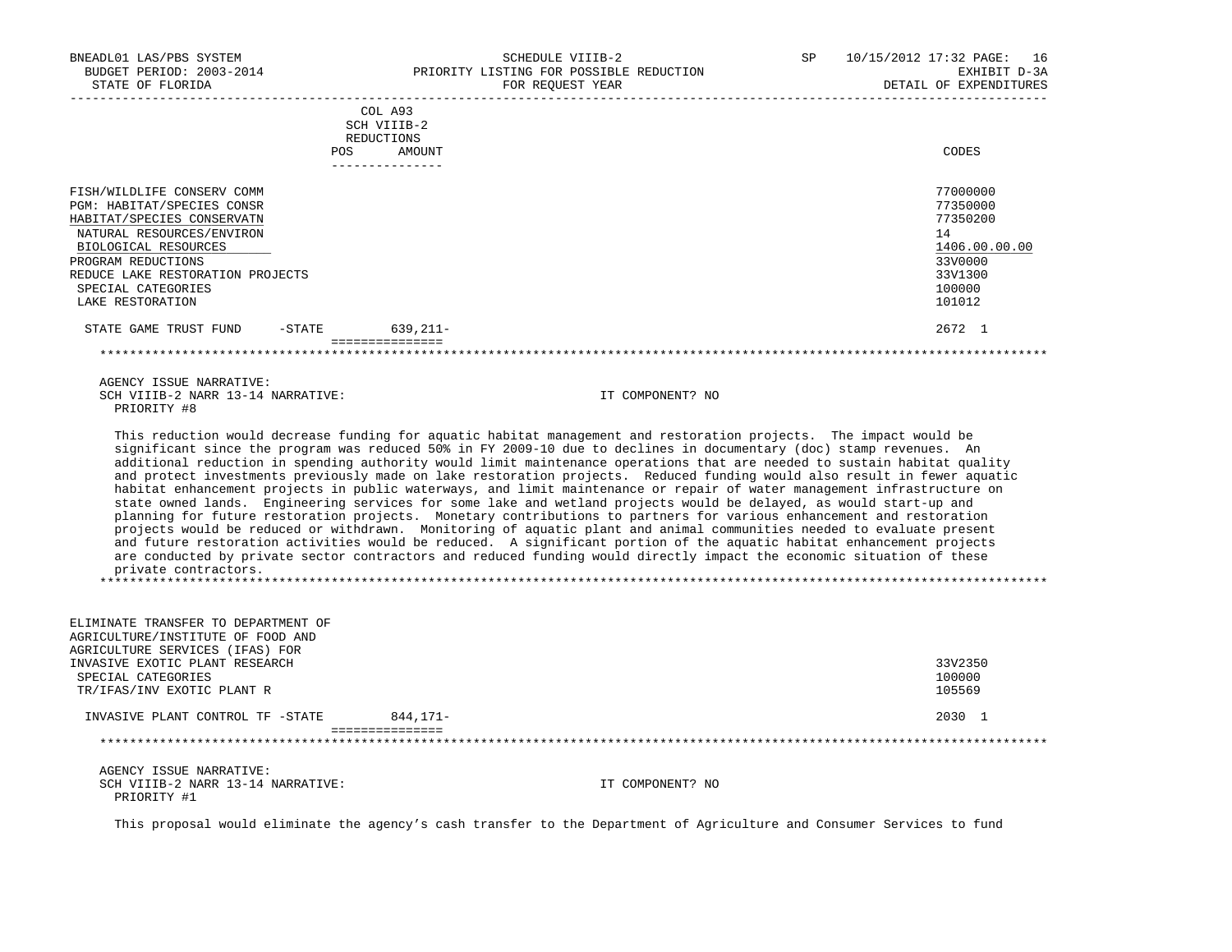| BNEADL01 LAS/PBS SYSTEM             | SCHEDULE VIIIB-2                                                                                                                                                                                                                          | SP               | 10/15/2012 17:32 PAGE: 17 |
|-------------------------------------|-------------------------------------------------------------------------------------------------------------------------------------------------------------------------------------------------------------------------------------------|------------------|---------------------------|
| BUDGET PERIOD: 2003-2014            | PRIORITY LISTING FOR POSSIBLE REDUCTION                                                                                                                                                                                                   |                  | EXHIBIT D-3A              |
| STATE OF FLORIDA                    | FOR REQUEST YEAR                                                                                                                                                                                                                          |                  | DETAIL OF EXPENDITURES    |
|                                     | COL A93                                                                                                                                                                                                                                   |                  |                           |
|                                     | SCH VIIIB-2                                                                                                                                                                                                                               |                  |                           |
|                                     | REDUCTIONS                                                                                                                                                                                                                                |                  |                           |
|                                     | <b>POS</b><br>AMOUNT                                                                                                                                                                                                                      |                  | CODES                     |
|                                     |                                                                                                                                                                                                                                           |                  |                           |
| FISH/WILDLIFE CONSERV COMM          |                                                                                                                                                                                                                                           |                  | 77000000                  |
| PGM: HABITAT/SPECIES CONSR          |                                                                                                                                                                                                                                           |                  | 77350000                  |
| HABITAT/SPECIES CONSERVATN          |                                                                                                                                                                                                                                           |                  | 77350200                  |
| NATURAL RESOURCES/ENVIRON           |                                                                                                                                                                                                                                           |                  | 14                        |
| BIOLOGICAL RESOURCES                |                                                                                                                                                                                                                                           |                  | 1406.00.00.00             |
| PROGRAM REDUCTIONS                  |                                                                                                                                                                                                                                           |                  | 33V0000                   |
| ELIMINATE TRANSFER TO DEPARTMENT OF |                                                                                                                                                                                                                                           |                  |                           |
| AGRICULTURE/INSTITUTE OF FOOD AND   |                                                                                                                                                                                                                                           |                  |                           |
| AGRICULTURE SERVICES (IFAS) FOR     |                                                                                                                                                                                                                                           |                  |                           |
| INVASIVE EXOTIC PLANT RESEARCH      |                                                                                                                                                                                                                                           |                  | 33V2350                   |
|                                     | invasive exotic plant research at a quarantine lab in Ft. Pierce for insects that must be quarantined before being<br>released. Currently, the agency pays \$844,171 on a recurring basis to help support this program. The impact to the |                  |                           |
| Commission will be minimal.         |                                                                                                                                                                                                                                           |                  |                           |
|                                     |                                                                                                                                                                                                                                           |                  |                           |
|                                     |                                                                                                                                                                                                                                           |                  |                           |
| REDUCE INVASIVE PLANT MANAGEMENT    |                                                                                                                                                                                                                                           |                  | 33V3530                   |
| SPECIAL CATEGORIES                  |                                                                                                                                                                                                                                           |                  | 100000                    |
| CONTRL OF INVASIVE EXOTICS          |                                                                                                                                                                                                                                           |                  | 102334                    |
|                                     |                                                                                                                                                                                                                                           |                  |                           |
| INVASIVE PLANT CONTROL TF -STATE    | 2,018,456-                                                                                                                                                                                                                                |                  | 2030 1                    |
|                                     | ===============                                                                                                                                                                                                                           |                  |                           |
|                                     |                                                                                                                                                                                                                                           |                  |                           |
| AGENCY ISSUE NARRATIVE:             |                                                                                                                                                                                                                                           |                  |                           |
| SCH VIIIB-2 NARR 13-14 NARRATIVE:   |                                                                                                                                                                                                                                           | IT COMPONENT? NO |                           |
| PRIORITY #17                        |                                                                                                                                                                                                                                           |                  |                           |
|                                     | mble concert control or formation in the state of a concert concelled and according the called of case of fine as control to                                                                                                              |                  |                           |

 This proposal would reduce the agency's ability to manage aquatic and terrestrial invasive plants. The impact would be significant as a net program reduction of \$16.9 million since FY 2008-09 (a 42% reduction) was necessitated due to declines in documentary (doc) stamp revenues. An additional reduction in funding would result in significantly fewer invasive aquatic plant control projects in public waterways and upland invasive plant control projects on public conservation lands. Delays or cancellation of plant control projects can cause geometric increases in growth of invasive plants. With the significant program funding reductions that have occurred since FY 2008-09, the upland plant management program is not able to initiate any new projects, and is only able to keep a small percentage of previous project sites from becoming re-infested. Further cuts would result in fewer project sites being funded, ultimately resulting in additional sites becoming re-infested after having spent significant tax dollars getting the invasive plants under control. Increasing invasive plant populations can have adverse impacts on recreational activities such as fishing, hunting, boating, swimming, and ecotourism, as well as adversely impacting beneficial native habitat that is critical for the management of fish and wildlife. These impacts would adversely affect the economy of communities in close proximity to these resources. In addition, excessive invasive plant populations in public waterways can restrict water flow and cause flooding during critical periods resulting in danger to human health and safety. A significant portion of the invasive plant control projects are conducted by contractors in the private sector. Reduced funding would directly impact the economic situation of these private contractors. \*\*\*\*\*\*\*\*\*\*\*\*\*\*\*\*\*\*\*\*\*\*\*\*\*\*\*\*\*\*\*\*\*\*\*\*\*\*\*\*\*\*\*\*\*\*\*\*\*\*\*\*\*\*\*\*\*\*\*\*\*\*\*\*\*\*\*\*\*\*\*\*\*\*\*\*\*\*\*\*\*\*\*\*\*\*\*\*\*\*\*\*\*\*\*\*\*\*\*\*\*\*\*\*\*\*\*\*\*\*\*\*\*\*\*\*\*\*\*\*\*\*\*\*\*\*\*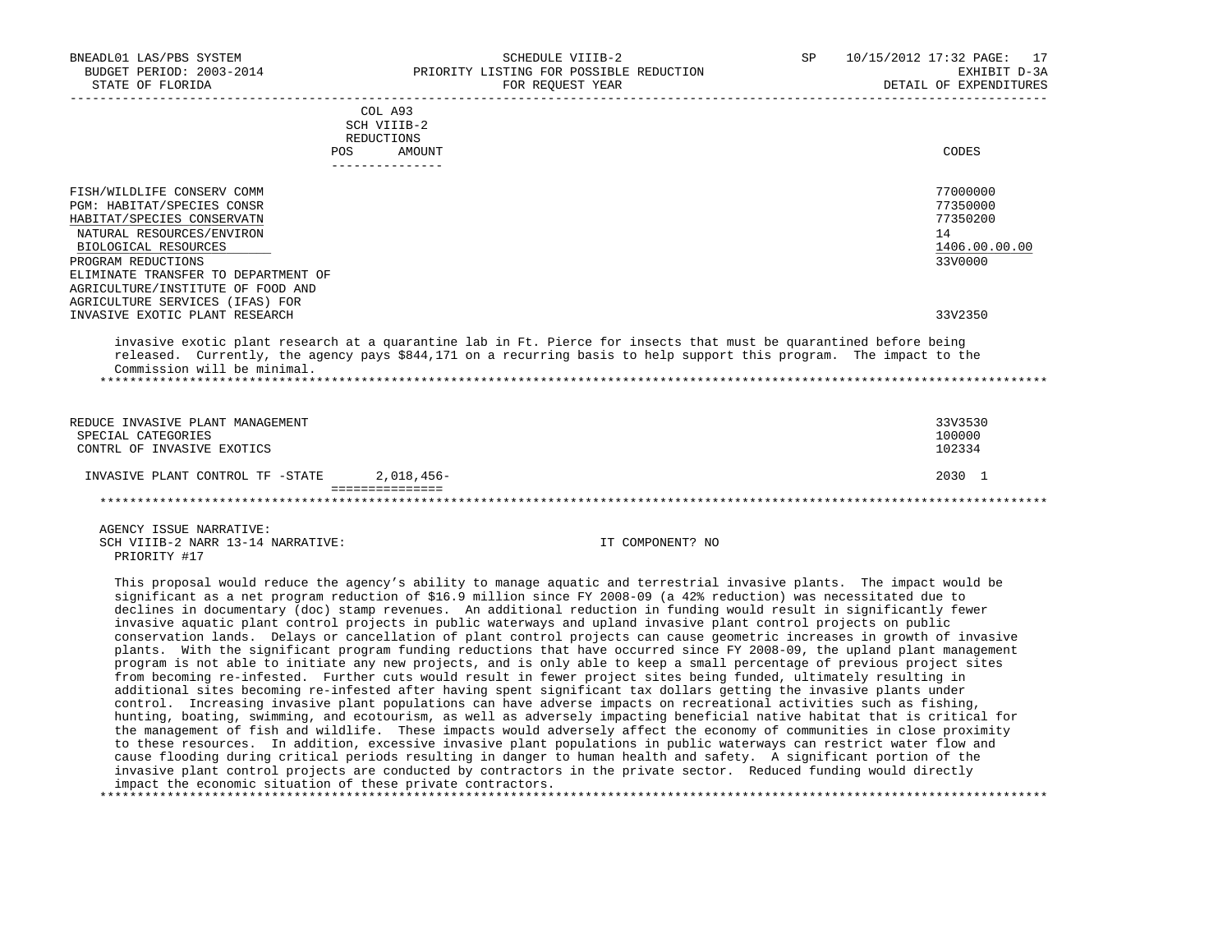| BNEADL01 LAS/PBS SYSTEM<br>BUDGET PERIOD: 2003-2014<br>STATE OF FLORIDA                                                                                                                                                                      |                      |                                                                   | <b>SCHEDULE VIIIB-2</b><br>PRIORITY LISTING FOR POSSIBLE REDUCTION<br>FOR REOUEST YEAR                                                                                                                                                                                                                                                                                                                                                                                                                                                                                                                                                                                                                                                                     | SP. | 10/15/2012 17:32 PAGE: 18<br>EXHIBIT D-3A<br>DETAIL OF EXPENDITURES                               |
|----------------------------------------------------------------------------------------------------------------------------------------------------------------------------------------------------------------------------------------------|----------------------|-------------------------------------------------------------------|------------------------------------------------------------------------------------------------------------------------------------------------------------------------------------------------------------------------------------------------------------------------------------------------------------------------------------------------------------------------------------------------------------------------------------------------------------------------------------------------------------------------------------------------------------------------------------------------------------------------------------------------------------------------------------------------------------------------------------------------------------|-----|---------------------------------------------------------------------------------------------------|
|                                                                                                                                                                                                                                              | POS                  | COL A93<br>SCH VIIIB-2<br>REDUCTIONS<br>AMOUNT<br>--------------- |                                                                                                                                                                                                                                                                                                                                                                                                                                                                                                                                                                                                                                                                                                                                                            |     | CODES                                                                                             |
| FISH/WILDLIFE CONSERV COMM<br>PGM: HABITAT/SPECIES CONSR<br>HABITAT/SPECIES CONSERVATN<br>NATURAL RESOURCES/ENVIRON<br>BIOLOGICAL RESOURCES<br>PROGRAM REDUCTIONS<br>REDUCE HABITAT RESTORATION<br>SPECIAL CATEGORIES<br>HABITAT RESTORATION |                      |                                                                   |                                                                                                                                                                                                                                                                                                                                                                                                                                                                                                                                                                                                                                                                                                                                                            |     | 77000000<br>77350000<br>77350200<br>14<br>1406.00.00.00<br>33V0000<br>33V8500<br>100000<br>104070 |
| LAND ACOUISITION TF                                                                                                                                                                                                                          | $-$ STATE $143.000-$ | ===============                                                   |                                                                                                                                                                                                                                                                                                                                                                                                                                                                                                                                                                                                                                                                                                                                                            |     | 2423 1                                                                                            |
| AGENCY ISSUE NARRATIVE:<br>SCH VIIIB-2 NARR 13-14 NARRATIVE:<br>PRIORITY #9                                                                                                                                                                  |                      |                                                                   | IT COMPONENT? NO                                                                                                                                                                                                                                                                                                                                                                                                                                                                                                                                                                                                                                                                                                                                           |     |                                                                                                   |
| wildfires.                                                                                                                                                                                                                                   |                      |                                                                   | This issue would reduce the agency's ability to contract with the private and public sectors to conduct prescribed<br>burning and other habitat management/restoration techniques for Florida's gopher tortoises and other threatened species<br>with the possibility of it not occurring in some key regions of the state. Habitat management is a primary tool for long<br>term conservation of gopher tortoises and other threatened species as described in the agency's management plan that was<br>developed with input from more than 180 stakeholders. Prescribed burning provides the most cost-effective, efficient<br>mechanism for improving threatened species habitat, while at the same time decreases fuel loads which reduces the risk of |     |                                                                                                   |
| TOTAL: BIOLOGICAL RESOURCES<br>BY FUND TYPE                                                                                                                                                                                                  |                      |                                                                   |                                                                                                                                                                                                                                                                                                                                                                                                                                                                                                                                                                                                                                                                                                                                                            |     | 1406.00.00.00                                                                                     |

 TRUST FUNDS..................... 3,644,838- 2000 ===============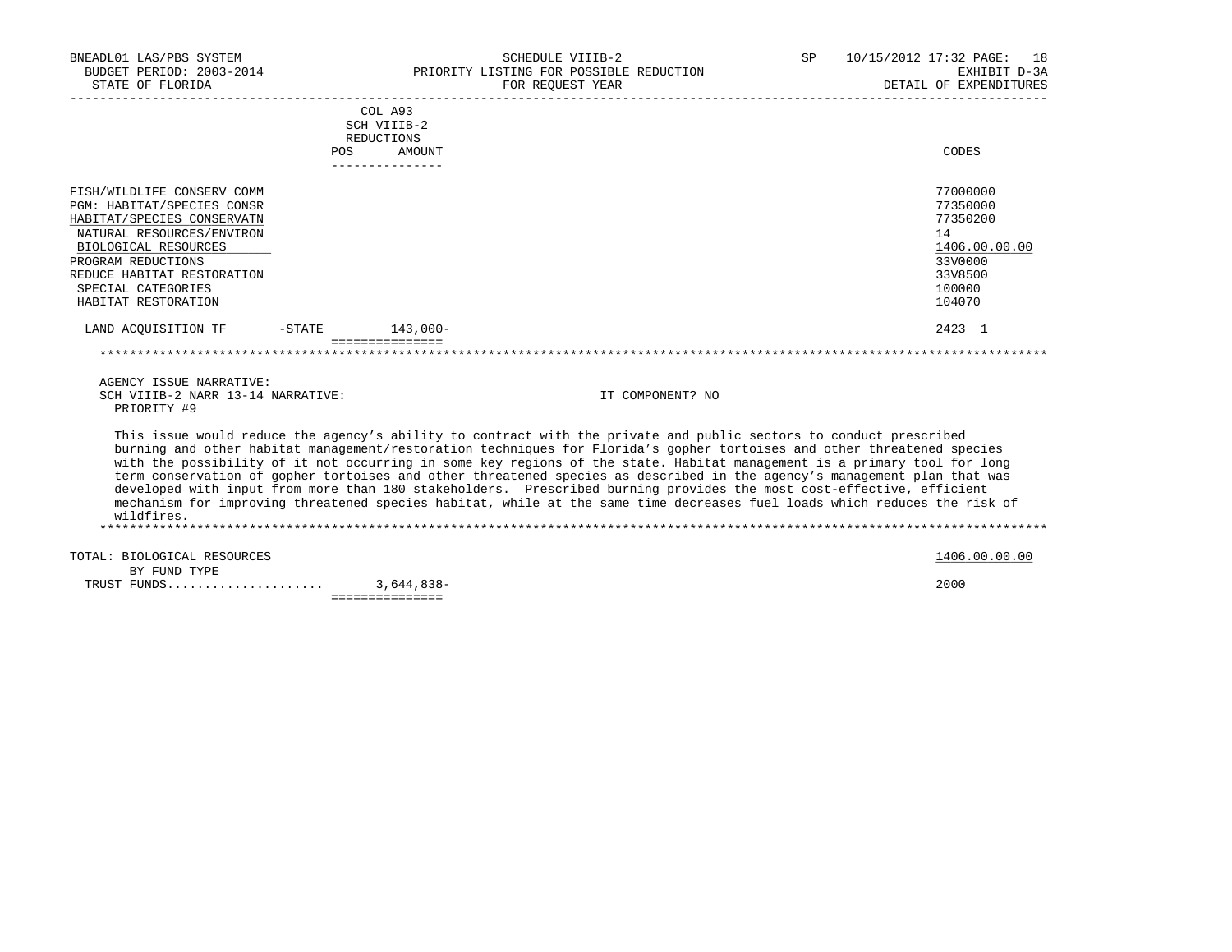| BNEADL01 LAS/PBS SYSTEM<br>BUDGET PERIOD: 2003-2014<br>STATE OF FLORIDA                                                                                                                                                                                                      |     |                                                                   | SCHEDULE VIIIB-2<br>PRIORITY LISTING FOR POSSIBLE REDUCTION<br>FOR REQUEST YEAR | SP | 10/15/2012 17:32 PAGE: 19<br>EXHIBIT D-3A<br>DETAIL OF EXPENDITURES                               |
|------------------------------------------------------------------------------------------------------------------------------------------------------------------------------------------------------------------------------------------------------------------------------|-----|-------------------------------------------------------------------|---------------------------------------------------------------------------------|----|---------------------------------------------------------------------------------------------------|
|                                                                                                                                                                                                                                                                              | POS | COL A93<br>SCH VIIIB-2<br>REDUCTIONS<br>AMOUNT<br>--------------- |                                                                                 |    | CODES                                                                                             |
| FISH/WILDLIFE CONSERV COMM<br><b>PGM: FRESHWATER FISH</b><br>FRESHWATER FISHERIES MGT<br>NATURAL RESOURCES/ENVIRON<br>BIOLOGICAL RESOURCES<br>PROGRAM REDUCTIONS<br>REDUCE FRESHWATER FISHERIES<br>MANAGEMENT OPERATIONS<br>SPECIAL CATEGORIES<br>LAND USE PROCEEDS DISBURSE |     |                                                                   |                                                                                 |    | 77000000<br>77400000<br>77400200<br>14<br>1406.00.00.00<br>33V0000<br>33V0100<br>100000<br>105006 |
| STATE GAME TRUST FUND<br>$-$ STATE                                                                                                                                                                                                                                           |     | $160,582-$                                                        |                                                                                 |    | 2672 1                                                                                            |
|                                                                                                                                                                                                                                                                              |     |                                                                   |                                                                                 |    |                                                                                                   |
| AGENCY ISSUE NARRATIVE:                                                                                                                                                                                                                                                      |     |                                                                   |                                                                                 |    |                                                                                                   |
| SCH VIIIB-2 NARR 13-14 NARRATIVE:                                                                                                                                                                                                                                            |     |                                                                   | IT COMPONENT? NO                                                                |    |                                                                                                   |

 This reduction of \$160,582 in the Division of Freshwater Fisheries Management's land management special category would reduce the division's ability to spend potential proceeds generated from management activities by 46%. Past use of this appropriation has been to spend revenue from the sale of sand at Tenoroc Fish Management Area on Tenoroc management activities as required by statute. Section 259.032(11)(d), Florida Statutes, requires revenue received through leases, sales and contracts be used to supplement land management operations. This reduction would leave the division with a total of \$189,418 remaining in this category.

\*\*\*\*\*\*\*\*\*\*\*\*\*\*\*\*\*\*\*\*\*\*\*\*\*\*\*\*\*\*\*\*\*\*\*\*\*\*\*\*\*\*\*\*\*\*\*\*\*\*\*\*\*\*\*\*\*\*\*\*\*\*\*\*\*\*\*\*\*\*\*\*\*\*\*\*\*\*\*\*\*\*\*\*\*\*\*\*\*\*\*\*\*\*\*\*\*\*\*\*\*\*\*\*\*\*\*\*\*\*\*\*\*\*\*\*\*\*\*\*\*\*\*\*\*\*\*

PRIORITY #10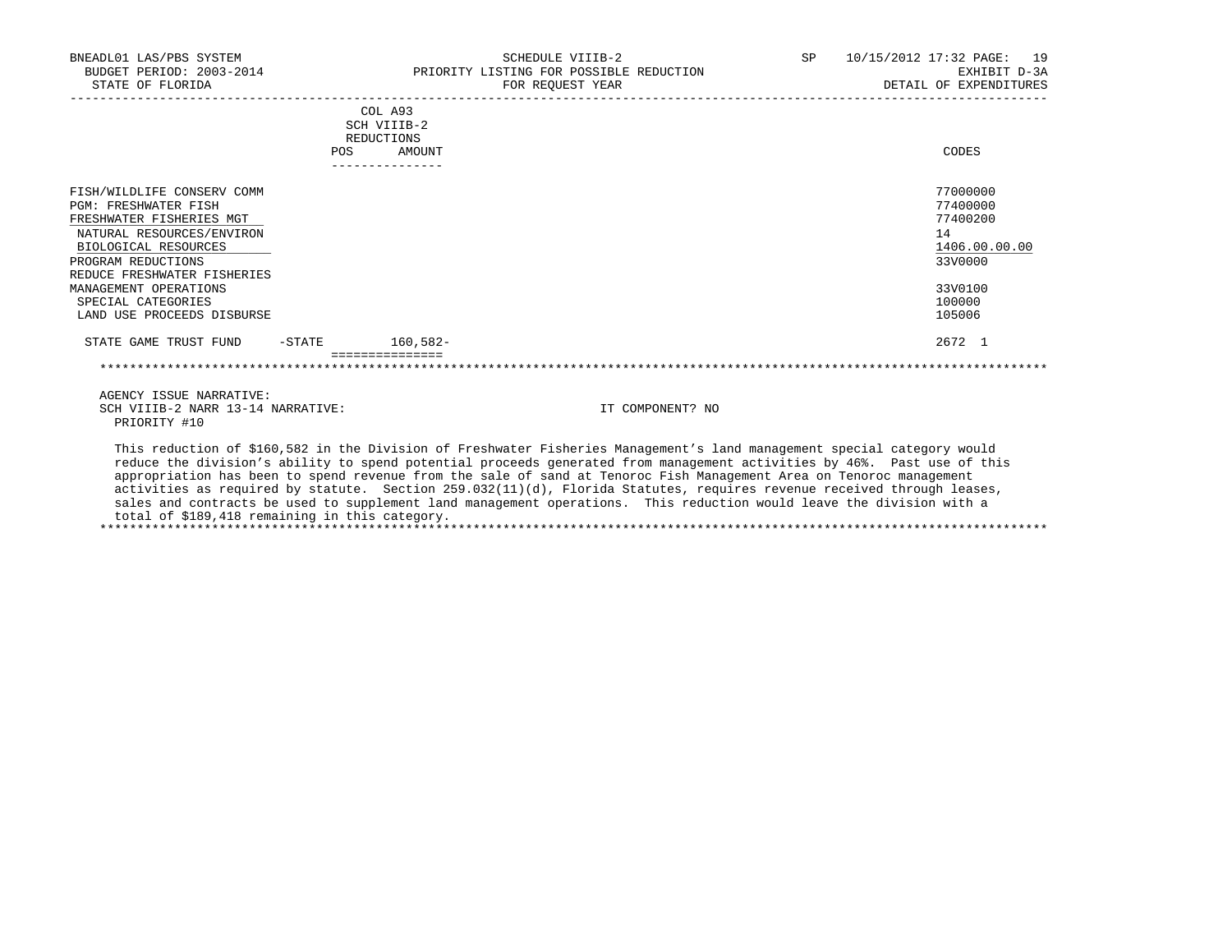| BNEADL01 LAS/PBS SYSTEM<br>BUDGET PERIOD: 2003-2014 |                           | SCHEDULE VIIIB-2<br>PRIORITY LISTING FOR POSSIBLE REDUCTION                                                                                                                                                                                           | SP | 10/15/2012 17:32 PAGE:<br>20<br>EXHIBIT D-3A |
|-----------------------------------------------------|---------------------------|-------------------------------------------------------------------------------------------------------------------------------------------------------------------------------------------------------------------------------------------------------|----|----------------------------------------------|
| STATE OF FLORIDA                                    |                           | FOR REOUEST YEAR                                                                                                                                                                                                                                      |    | DETAIL OF EXPENDITURES                       |
|                                                     | COL A93                   |                                                                                                                                                                                                                                                       |    |                                              |
|                                                     | SCH VIIIB-2<br>REDUCTIONS |                                                                                                                                                                                                                                                       |    |                                              |
|                                                     | POS<br>AMOUNT             |                                                                                                                                                                                                                                                       |    | CODES                                        |
|                                                     | _______________           |                                                                                                                                                                                                                                                       |    |                                              |
| FISH/WILDLIFE CONSERV COMM                          |                           |                                                                                                                                                                                                                                                       |    | 77000000                                     |
| <b>PGM: MARINE FISHERIES</b>                        |                           |                                                                                                                                                                                                                                                       |    | 77500000                                     |
| MARINE FISHERIES MGT                                |                           |                                                                                                                                                                                                                                                       |    | 77500200                                     |
| NATURAL RESOURCES/ENVIRON                           |                           |                                                                                                                                                                                                                                                       |    | 14                                           |
| BIOLOGICAL RESOURCES                                |                           |                                                                                                                                                                                                                                                       |    | 1406.00.00.00                                |
| PROGRAM REDUCTIONS                                  |                           |                                                                                                                                                                                                                                                       |    | 33V0000                                      |
| REDUCE COMMERCIAL SALTWATER BLUE                    |                           |                                                                                                                                                                                                                                                       |    |                                              |
| CRAB OUTREACH                                       |                           |                                                                                                                                                                                                                                                       |    | 33V5300                                      |
| <b>EXPENSES</b>                                     |                           |                                                                                                                                                                                                                                                       |    | 040000                                       |
| MARINE RESOURCES CONSV TF -STATE                    | $4.000 -$                 |                                                                                                                                                                                                                                                       |    | 2467 1                                       |
|                                                     | <b>Boodedocedocedo</b>    |                                                                                                                                                                                                                                                       |    |                                              |
|                                                     |                           |                                                                                                                                                                                                                                                       |    |                                              |
| AGENCY ISSUE NARRATIVE:                             |                           |                                                                                                                                                                                                                                                       |    |                                              |
| SCH VIIIB-2 NARR 13-14 NARRATIVE:                   |                           | IT COMPONENT? NO                                                                                                                                                                                                                                      |    |                                              |
| PRIORITY #19                                        |                           |                                                                                                                                                                                                                                                       |    |                                              |
|                                                     |                           |                                                                                                                                                                                                                                                       |    |                                              |
|                                                     |                           | This proposal would reduce by one-half the number of commercial blue crab outreach education programs undertaken by the                                                                                                                               |    |                                              |
|                                                     |                           | Marine Fisheries Services Section. These programs include education regarding new commercial blue crab regulations;                                                                                                                                   |    |                                              |
|                                                     |                           | publication of SEASTATS (a brochure that discusses the blue crab, and includes information on appearance, including how                                                                                                                               |    |                                              |
|                                                     |                           | to distinguish males from females, distribution and habitat, reproduction, molting, feeding, parasites and diseases, and<br>similar species found in Florida waters); and, produces signage to be posted at boat ramps indicating that it is a felony |    |                                              |
|                                                     |                           | to molest commercial blue crab traps. Reduction of these funds would reduce the ability of the Division to disseminate                                                                                                                                |    |                                              |
| this information to the stakeholders.               |                           |                                                                                                                                                                                                                                                       |    |                                              |
|                                                     |                           |                                                                                                                                                                                                                                                       |    |                                              |
|                                                     |                           |                                                                                                                                                                                                                                                       |    |                                              |
| REDUCE TRAP RETRIEVAL PROGRAM                       |                           |                                                                                                                                                                                                                                                       |    | 33V5400                                      |
| SPECIAL CATEGORIES                                  |                           |                                                                                                                                                                                                                                                       |    | 100000                                       |
| CONTRACTED SERVICES                                 |                           |                                                                                                                                                                                                                                                       |    | 100777                                       |
| MARINE RESOURCES CONSV TF -STATE                    | 82,642-                   |                                                                                                                                                                                                                                                       |    | 2467 1                                       |
|                                                     | ===============           | **********************************                                                                                                                                                                                                                    |    |                                              |
|                                                     |                           |                                                                                                                                                                                                                                                       |    |                                              |
| AGENCY ISSUE NARRATIVE:                             |                           |                                                                                                                                                                                                                                                       |    |                                              |
| SCH VIIIB-2 NARR 13-14 NARRATIVE:                   |                           | IT COMPONENT? NO                                                                                                                                                                                                                                      |    |                                              |

PRIORITY #11

 This proposal would reduce by approximately one-half the statewide retrieval of lost or abandoned commercial spiny lobster, stone crab, and blue crab traps using competitively-bid, contractual services. Currently \$25 of the commercial license fee for these three fisheries is specified by the Legislature to be spent on trap retrieval of lost or abandoned traps during closed seasons [section 379.367(2)(b), section 379.365(1)(a), and section 379.366(3)(a), Florida Statutes (F.S.), respectively]. This program is designed to ensure that commercial fishing gear does not remain in the marine environment longer than necessary and reduces potential impacts on marine fisheries and their habitat. The elimination of these funds would reduce the efficiency of the Trap Retrieval Program. The trap retrieval program is authorized in section 379.2424, Florida Statutes. If reduced, statutory changes would be needed to reduce the fee paid by the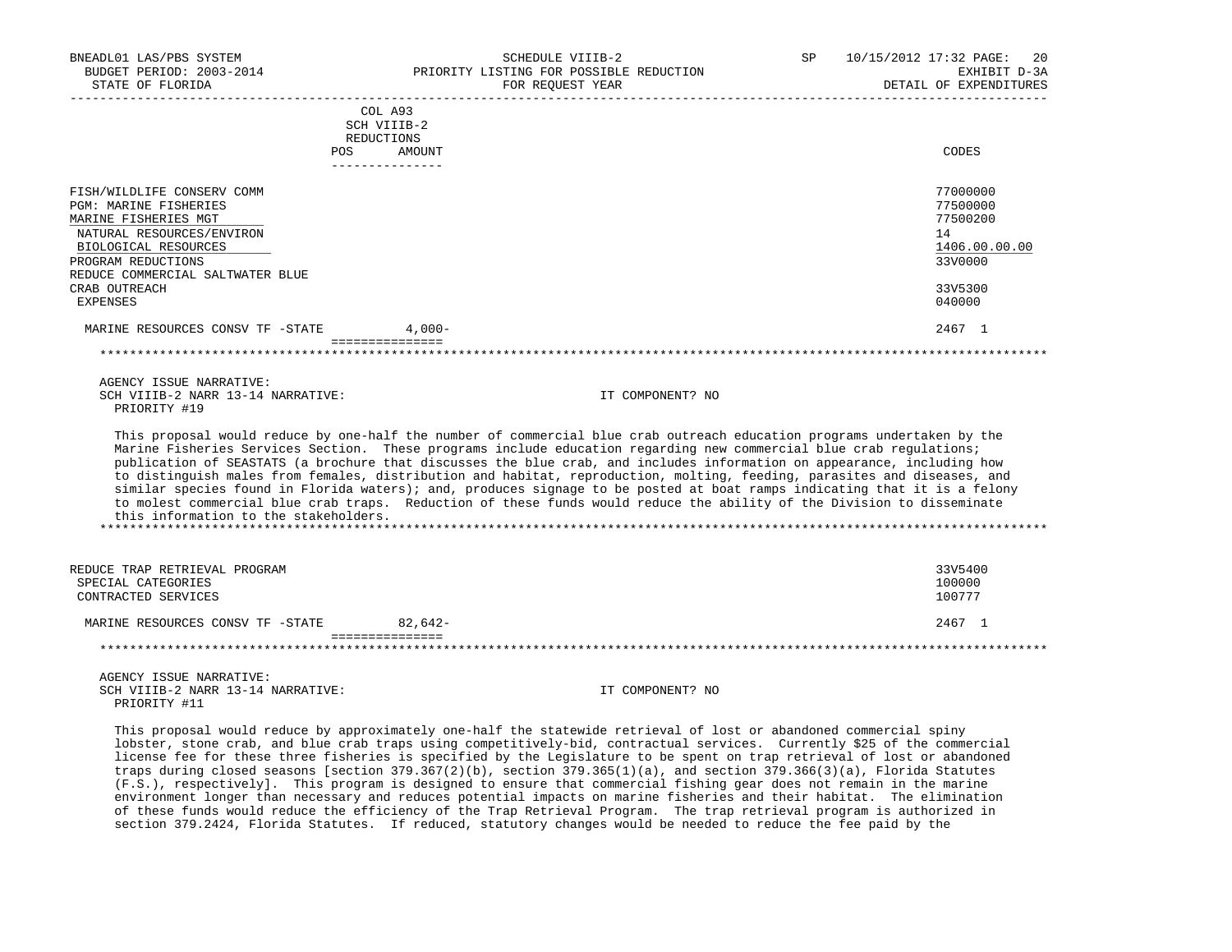| BNEADL01 LAS/PBS SYSTEM<br>BUDGET PERIOD: 2003-2014<br>STATE OF FLORIDA                                                                                                                                                                        | SCHEDULE VIIIB-2<br>PRIORITY LISTING FOR POSSIBLE REDUCTION<br>FOR REOUEST YEAR                                                                                                                                                                                                                                                                                                                                                                                                                                                                                                                                  | SP | 10/15/2012 17:32 PAGE:<br>21<br>EXHIBIT D-3A<br>DETAIL OF EXPENDITURES        |
|------------------------------------------------------------------------------------------------------------------------------------------------------------------------------------------------------------------------------------------------|------------------------------------------------------------------------------------------------------------------------------------------------------------------------------------------------------------------------------------------------------------------------------------------------------------------------------------------------------------------------------------------------------------------------------------------------------------------------------------------------------------------------------------------------------------------------------------------------------------------|----|-------------------------------------------------------------------------------|
| POS                                                                                                                                                                                                                                            | COL A93<br>SCH VIIIB-2<br>REDUCTIONS<br>AMOUNT                                                                                                                                                                                                                                                                                                                                                                                                                                                                                                                                                                   |    | CODES                                                                         |
| FISH/WILDLIFE CONSERV COMM<br><b>PGM: MARINE FISHERIES</b><br>MARINE FISHERIES MGT<br>NATURAL RESOURCES/ENVIRON<br>BIOLOGICAL RESOURCES<br>PROGRAM REDUCTIONS<br>REDUCE TRAP RETRIEVAL PROGRAM<br>commercial fishermen or to redirect savings. | _______________                                                                                                                                                                                                                                                                                                                                                                                                                                                                                                                                                                                                  |    | 77000000<br>77500000<br>77500200<br>14<br>1406.00.00.00<br>33V0000<br>33V5400 |
| REDUCE BLUE CRAB ADVISORY BOARD<br>MEETINGS<br><b>EXPENSES</b>                                                                                                                                                                                 |                                                                                                                                                                                                                                                                                                                                                                                                                                                                                                                                                                                                                  |    | 33V5600<br>040000                                                             |
| MARINE RESOURCES CONSV TF -STATE                                                                                                                                                                                                               | $6,000-$<br>- ================                                                                                                                                                                                                                                                                                                                                                                                                                                                                                                                                                                                   |    | 2467 1                                                                        |
|                                                                                                                                                                                                                                                |                                                                                                                                                                                                                                                                                                                                                                                                                                                                                                                                                                                                                  |    |                                                                               |
| AGENCY ISSUE NARRATIVE:<br>SCH VIIIB-2 NARR 13-14 NARRATIVE:<br>PRIORITY #13                                                                                                                                                                   | IT COMPONENT? NO                                                                                                                                                                                                                                                                                                                                                                                                                                                                                                                                                                                                 |    |                                                                               |
| year that the BCAB could meet.                                                                                                                                                                                                                 | This proposal would reduce the number of meetings held by the Blue Crab Advisory Board (BCAB), which is established in<br>Rule 68B-45.007(12), Florida Administrative Code. This board is composed of commercial blue crab harvesters and<br>processors and advises the Commission on management issues regarding the fishery, including the Effort Management<br>Program, and any other problems in the fishery. The Commission relies on recommendations by the board as a part of any<br>rulemaking regarding the commercial blue crab fishery. Reduction of these funds could reduce the number of times per |    |                                                                               |
| REDUCE RECREATIONAL SALTWATER<br>YOUTH AND ADULT OUTREACH AND<br>AQUATIC EDUCATION<br>SPECIAL CATEGORIES<br>AQUATIC RESOURCES ED                                                                                                               |                                                                                                                                                                                                                                                                                                                                                                                                                                                                                                                                                                                                                  |    | 33V8400<br>100000<br>100136                                                   |
| MARINE RESOURCES CONSV TF -STATE                                                                                                                                                                                                               | $20,000-$                                                                                                                                                                                                                                                                                                                                                                                                                                                                                                                                                                                                        |    | 2467 1                                                                        |
|                                                                                                                                                                                                                                                | ===============<br>**********************                                                                                                                                                                                                                                                                                                                                                                                                                                                                                                                                                                        |    |                                                                               |
| AGENCY ISSUE NARRATIVE:<br>SCH VIIIB-2 NARR 13-14 NARRATIVE:<br>PRIORITY #15                                                                                                                                                                   | IT COMPONENT? NO                                                                                                                                                                                                                                                                                                                                                                                                                                                                                                                                                                                                 |    |                                                                               |

This proposal would reduce state matching operational funds used for Outreach and Aquatic Education programs under the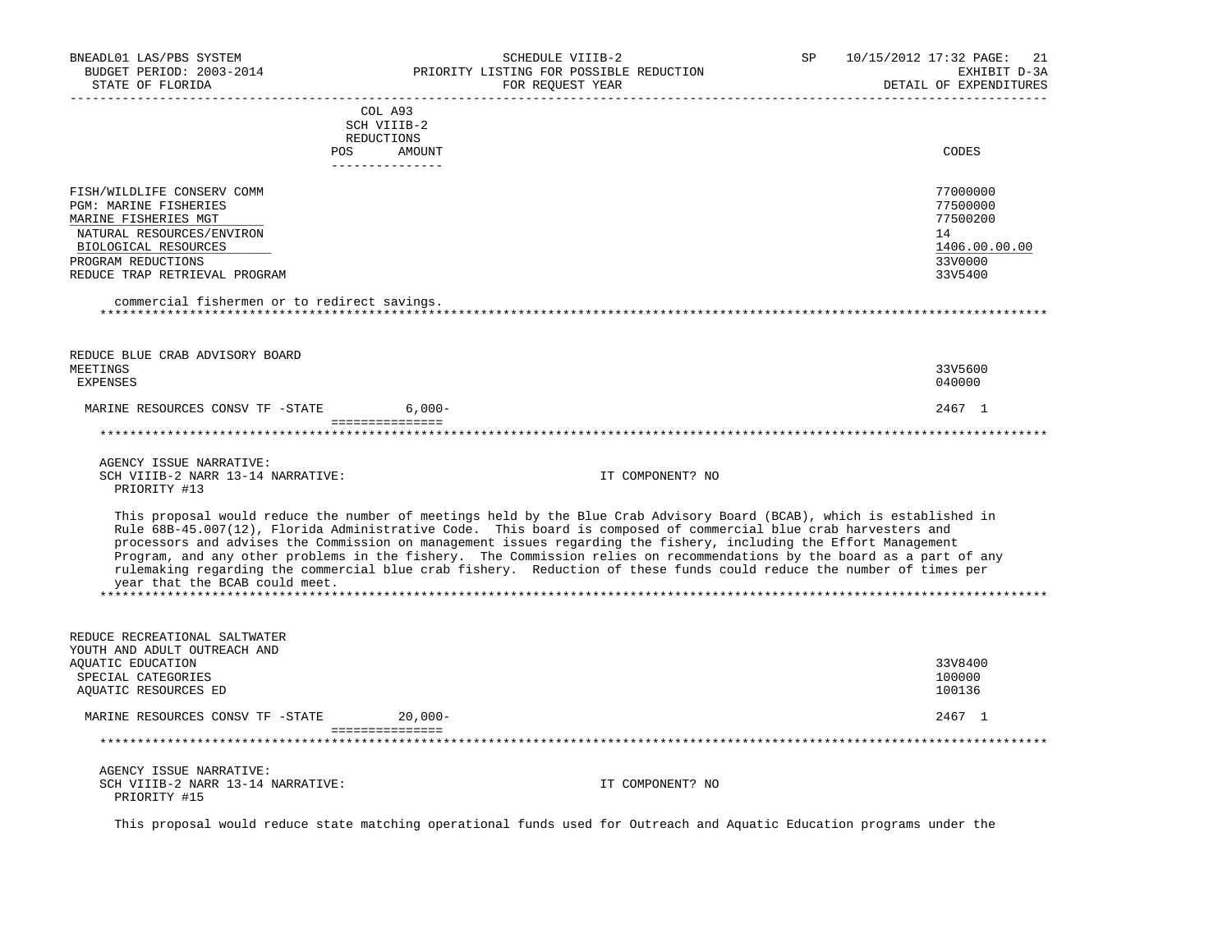| BNEADL01 LAS/PBS SYSTEM<br>BUDGET PERIOD: 2003-2014<br>STATE OF FLORIDA                                                                                                                                                        | SCHEDULE VIIIB-2<br>PRIORITY LISTING FOR POSSIBLE REDUCTION<br>FOR REOUEST YEAR                                                                                                                                                                                                                                                                                                                                                                                                                                                                                                                                                                                                                                                                                                                                                                                               | SP | 10/15/2012 17:32 PAGE: 22<br>EXHIBIT D-3A<br>DETAIL OF EXPENDITURES |
|--------------------------------------------------------------------------------------------------------------------------------------------------------------------------------------------------------------------------------|-------------------------------------------------------------------------------------------------------------------------------------------------------------------------------------------------------------------------------------------------------------------------------------------------------------------------------------------------------------------------------------------------------------------------------------------------------------------------------------------------------------------------------------------------------------------------------------------------------------------------------------------------------------------------------------------------------------------------------------------------------------------------------------------------------------------------------------------------------------------------------|----|---------------------------------------------------------------------|
|                                                                                                                                                                                                                                | COL A93<br>SCH VIIIB-2<br>REDUCTIONS<br>POS AMOUNT<br>---------------                                                                                                                                                                                                                                                                                                                                                                                                                                                                                                                                                                                                                                                                                                                                                                                                         |    | CODES                                                               |
| FISH/WILDLIFE CONSERV COMM<br><b>PGM: MARINE FISHERIES</b><br>MARINE FISHERIES MGT<br>NATURAL RESOURCES/ENVIRON<br>BIOLOGICAL RESOURCES<br>PROGRAM REDUCTIONS<br>REDUCE RECREATIONAL SALTWATER<br>YOUTH AND ADULT OUTREACH AND |                                                                                                                                                                                                                                                                                                                                                                                                                                                                                                                                                                                                                                                                                                                                                                                                                                                                               |    | 77000000<br>77500000<br>77500200<br>14<br>1406.00.00.00<br>33V0000  |
| AOUATIC EDUCATION                                                                                                                                                                                                              | Federal Aid in Sport Fish Restoration Grant. Funds for this program support the education of recreational anglers on the                                                                                                                                                                                                                                                                                                                                                                                                                                                                                                                                                                                                                                                                                                                                                      |    | 33V8400                                                             |
| federal) would be reduced.                                                                                                                                                                                                     | importance of personal stewardship and fishery conservation and management actions that can be taken by the individual<br>angler. This proposal will reduce long-term support and recruitment of anglers in Florida. Loss of these state match<br>dollars would result in the loss of \$60,000 of federal grant dollars that would no longer be available to the agency.<br>The recreational saltwater outreach and aquatic education program supports kids' fishing clinics, adult clinics and<br>outreach training, marine fisheries education for Florida teachers, and a large number of public outreach events and<br>publications in partnership with private, local, state, and federal organizations. Therefore, recreational saltwater<br>outreach and aquatic education program activities currently conducted with the \$80,000 funds (\$20,000 state and \$60,000 |    |                                                                     |
| TOTAL: BIOLOGICAL RESOURCES<br>BY FUND TYPE                                                                                                                                                                                    |                                                                                                                                                                                                                                                                                                                                                                                                                                                                                                                                                                                                                                                                                                                                                                                                                                                                               |    | 1406.00.00.00                                                       |
|                                                                                                                                                                                                                                | ===============                                                                                                                                                                                                                                                                                                                                                                                                                                                                                                                                                                                                                                                                                                                                                                                                                                                               |    | 2000                                                                |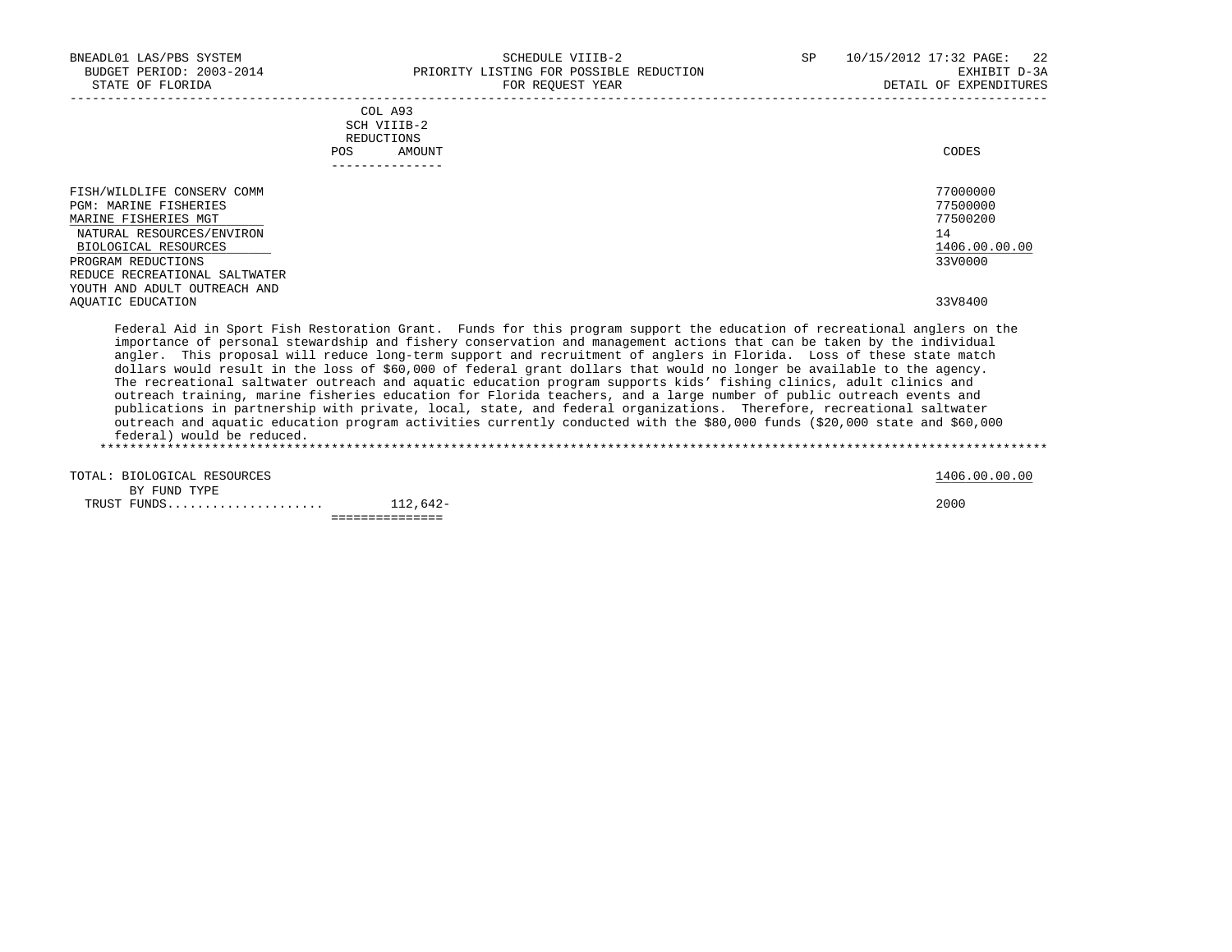| BNEADL01 LAS/PBS SYSTEM<br>BUDGET PERIOD: 2003-2014<br>STATE OF FLORIDA                                                                                                                                                                                    |     |                                      | SCHEDULE VIIIB-2<br>PRIORITY LISTING FOR POSSIBLE REDUCTION<br>FOR REOUEST YEAR                                                                                                                                                                                                                                                                                                                                                                                                                                                                                                                                                                                                                                                                       | SP | 10/15/2012 17:32 PAGE: 23<br>EXHIBIT D-3A<br>DETAIL OF EXPENDITURES                               |
|------------------------------------------------------------------------------------------------------------------------------------------------------------------------------------------------------------------------------------------------------------|-----|--------------------------------------|-------------------------------------------------------------------------------------------------------------------------------------------------------------------------------------------------------------------------------------------------------------------------------------------------------------------------------------------------------------------------------------------------------------------------------------------------------------------------------------------------------------------------------------------------------------------------------------------------------------------------------------------------------------------------------------------------------------------------------------------------------|----|---------------------------------------------------------------------------------------------------|
|                                                                                                                                                                                                                                                            |     | COL A93<br>SCH VIIIB-2<br>REDUCTIONS |                                                                                                                                                                                                                                                                                                                                                                                                                                                                                                                                                                                                                                                                                                                                                       |    |                                                                                                   |
|                                                                                                                                                                                                                                                            | POS | AMOUNT<br>---------------            |                                                                                                                                                                                                                                                                                                                                                                                                                                                                                                                                                                                                                                                                                                                                                       |    | CODES                                                                                             |
| FISH/WILDLIFE CONSERV COMM<br><b>PGM: RESEARCH</b><br>FISH/WILDLIFE RESRCH INST<br>NATURAL RESOURCES/ENVIRON<br>BIOLOGICAL RESOURCES<br>PROGRAM REDUCTIONS<br>REDUCE RED TIDE MONITORING AND<br><b>RESEARCH</b><br>SPECIAL CATEGORIES<br>RED TIDE RESEARCH |     |                                      |                                                                                                                                                                                                                                                                                                                                                                                                                                                                                                                                                                                                                                                                                                                                                       |    | 77000000<br>77650000<br>77650200<br>14<br>1406.00.00.00<br>33V0000<br>33V5050<br>100000<br>108886 |
| GENERAL REVENUE FUND -STATE 63,988-                                                                                                                                                                                                                        |     |                                      |                                                                                                                                                                                                                                                                                                                                                                                                                                                                                                                                                                                                                                                                                                                                                       |    | 1000 1                                                                                            |
|                                                                                                                                                                                                                                                            |     | ================                     |                                                                                                                                                                                                                                                                                                                                                                                                                                                                                                                                                                                                                                                                                                                                                       |    |                                                                                                   |
| AGENCY ISSUE NARRATIVE:<br>SCH VIIIB-2 NARR 13-14 NARRATIVE:<br>PRIORITY #6                                                                                                                                                                                |     |                                      | IT COMPONENT? NO                                                                                                                                                                                                                                                                                                                                                                                                                                                                                                                                                                                                                                                                                                                                      |    |                                                                                                   |
|                                                                                                                                                                                                                                                            |     |                                      | This reduction would further curtail collaborative research and monitoring efforts between Mote Marine Laboratory and the<br>Commission to monitor waters for red tide in support of shellfish safety regulations initiated by the Department of<br>Agriculture and Consumer Services. The Commission's red tide monitoring and research program has been reduced by more<br>than 60% in the last three years. The formerly statewide red tide response capability is now focused only on Southwest<br>Florida. Response to red tides in the Panhandle, such as those that have caused prolonged closure of oyster beds in<br>Apalachicola Bay in the past, is currently a major challenge and will be increasingly difficult with additional loss of |    |                                                                                                   |

 funds. Further budget cuts would also curtail red tide information available to state and local agencies responsible for reporting on beach conditions for visitors. Negative economic impacts of red tides in Florida have been estimated to exceed \$20 million annually for past blooms. \*\*\*\*\*\*\*\*\*\*\*\*\*\*\*\*\*\*\*\*\*\*\*\*\*\*\*\*\*\*\*\*\*\*\*\*\*\*\*\*\*\*\*\*\*\*\*\*\*\*\*\*\*\*\*\*\*\*\*\*\*\*\*\*\*\*\*\*\*\*\*\*\*\*\*\*\*\*\*\*\*\*\*\*\*\*\*\*\*\*\*\*\*\*\*\*\*\*\*\*\*\*\*\*\*\*\*\*\*\*\*\*\*\*\*\*\*\*\*\*\*\*\*\*\*\*\*

| ELIMINATE MARINE MAMMAL CARE<br>FUNDING<br>OTHER PERSONAL SERVICES |             | 33V7070<br>030000 |
|--------------------------------------------------------------------|-------------|-------------------|
| MARINE RESOURCES CONSV TF -STATE                                   | $854.000 -$ | 2467 1            |
|                                                                    |             |                   |

 AGENCY ISSUE NARRATIVE: SCH VIIIB-2 NARR 13-14 NARRATIVE: IT COMPONENT? NO PRIORITY #7

 The Commission has managed the Oceanaria Reimbursement Assistance Program for rescued, rehabilitated, and released Florida manatees since 1991. Since July 2000, \$1.15 million annually has been available to reimburse the three contracted and federally permitted manatee rehabilitation facilities in Florida: Lowry Park Zoo, Miami Seaquarium, and Sea World Florida. This amount was reduced to \$854,000 in FY 2011-12. These specialized, federally permitted, facilities are the only institutions available for acute-care, veterinarian-based rehabilitation of manatees. This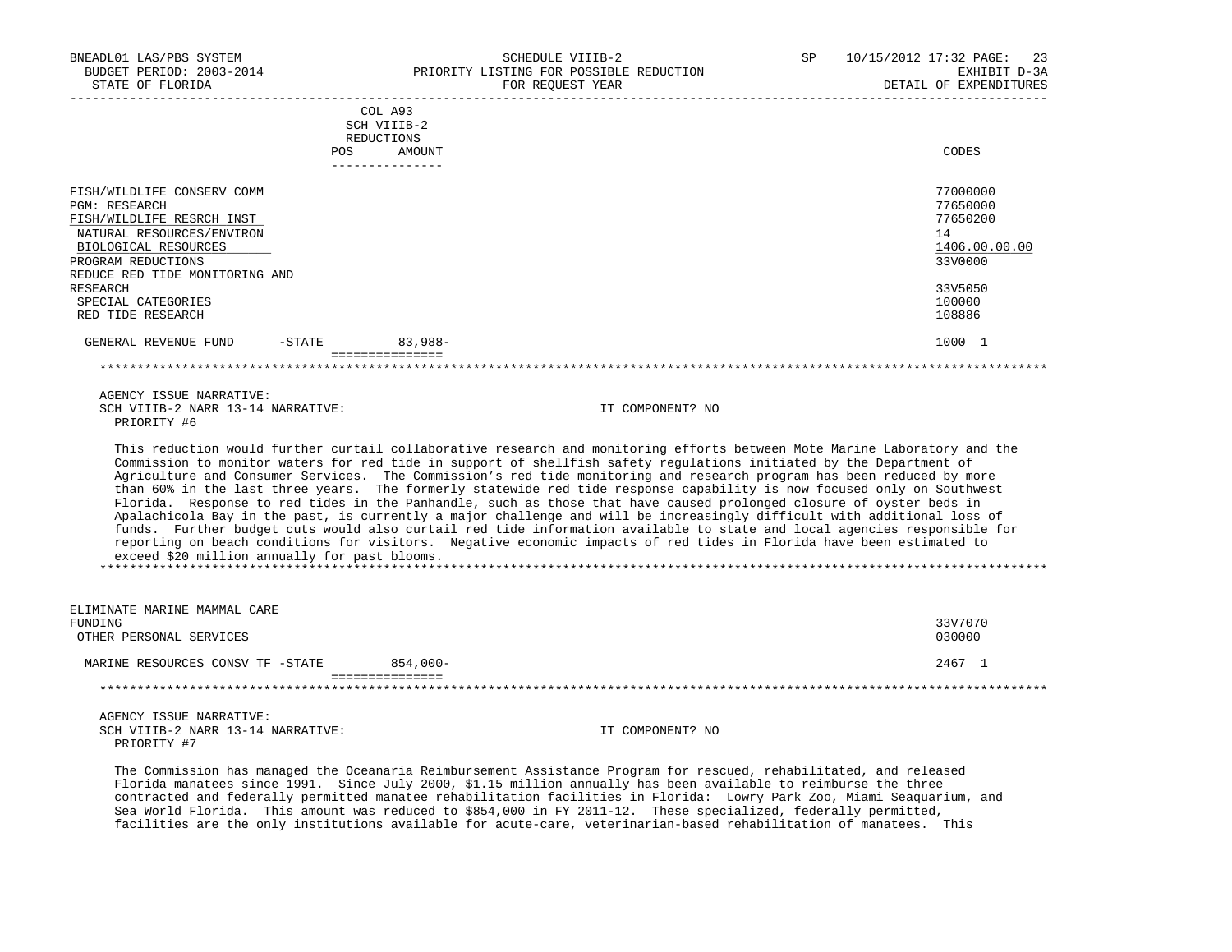| BNEADL01 LAS/PBS SYSTEM<br>BUDGET PERIOD: 2003-2014<br>STATE OF FLORIDA                                                                                                                    | SCHEDULE VIIIB-2<br>PRIORITY LISTING FOR POSSIBLE REDUCTION<br>FOR REQUEST YEAR | SP | 10/15/2012 17:32 PAGE: 24<br>EXHIBIT D-3A<br>DETAIL OF EXPENDITURES |
|--------------------------------------------------------------------------------------------------------------------------------------------------------------------------------------------|---------------------------------------------------------------------------------|----|---------------------------------------------------------------------|
|                                                                                                                                                                                            | COL A93<br>SCH VIIIB-2<br>REDUCTIONS<br>AMOUNT<br><b>POS</b><br>--------------  |    | CODES                                                               |
| FISH/WILDLIFE CONSERV COMM<br><b>PGM: RESEARCH</b><br>FISH/WILDLIFE RESRCH INST<br>NATURAL RESOURCES/ENVIRON<br>BIOLOGICAL RESOURCES<br>PROGRAM REDUCTIONS<br>ELIMINATE MARINE MAMMAL CARE |                                                                                 |    | 77000000<br>77650000<br>77650200<br>14<br>1406.00.00.00<br>33V0000  |
| FUNDING                                                                                                                                                                                    |                                                                                 |    | 33V7070                                                             |

 reduction would reduce or eliminate this service to the state of Florida at a time when the number of manatees killed and injured annually is at record levels. Presently, the oceanaria are reimbursed for only about 50% of qualified expenses. \*\*\*\*\*\*\*\*\*\*\*\*\*\*\*\*\*\*\*\*\*\*\*\*\*\*\*\*\*\*\*\*\*\*\*\*\*\*\*\*\*\*\*\*\*\*\*\*\*\*\*\*\*\*\*\*\*\*\*\*\*\*\*\*\*\*\*\*\*\*\*\*\*\*\*\*\*\*\*\*\*\*\*\*\*\*\*\*\*\*\*\*\*\*\*\*\*\*\*\*\*\*\*\*\*\*\*\*\*\*\*\*\*\*\*\*\*\*\*\*\*\*\*\*\*\*\*

| REDUCE MARINE FISHERIES ASSESSMENT<br>OTHER PERSONAL SERVICES                |                                                                                                                                                                                                                                                   | 33V7800<br>030000 |
|------------------------------------------------------------------------------|---------------------------------------------------------------------------------------------------------------------------------------------------------------------------------------------------------------------------------------------------|-------------------|
| MARINE RESOURCES CONSV TF -STATE                                             | 141,507-                                                                                                                                                                                                                                          | 2467 1            |
| EXPENSES                                                                     |                                                                                                                                                                                                                                                   | 040000            |
| MARINE RESOURCES CONSV TF -STATE                                             | 141,508–                                                                                                                                                                                                                                          | 2467 1            |
| TOTAL: REDUCE MARINE FISHERIES ASSESSMENT<br>TOTAL ISSUE                     | ===============<br>$283.015-$                                                                                                                                                                                                                     | 33V7800           |
| AGENCY ISSUE NARRATIVE:<br>SCH VIIIB-2 NARR 13-14 NARRATIVE:<br>PRIORITY #12 | IT COMPONENT? NO                                                                                                                                                                                                                                  |                   |
|                                                                              | This reduction would reduce marine fisheries monitoring and assessment efforts that support science-based management of<br>valuable commercial and recreational fisheries. Saltwater fishing in Florida generates over \$11.3 billion in economic |                   |

 impact and supports over 163,000 jobs. Scientists in this program monitor the abundance of recreational and commercial fishes in six estuaries around the state and conduct detailed studies offshore which inform management actions such as size limits and closed seasons. This information is critical to evaluating the effects of current fishery regulations and predicting future stock levels. This reduction would create a significant data gap for statewide fisheries assessments for species such as snook, seatrout, red drum, red snapper and gag grouper. \*\*\*\*\*\*\*\*\*\*\*\*\*\*\*\*\*\*\*\*\*\*\*\*\*\*\*\*\*\*\*\*\*\*\*\*\*\*\*\*\*\*\*\*\*\*\*\*\*\*\*\*\*\*\*\*\*\*\*\*\*\*\*\*\*\*\*\*\*\*\*\*\*\*\*\*\*\*\*\*\*\*\*\*\*\*\*\*\*\*\*\*\*\*\*\*\*\*\*\*\*\*\*\*\*\*\*\*\*\*\*\*\*\*\*\*\*\*\*\*\*\*\*\*\*\*\*